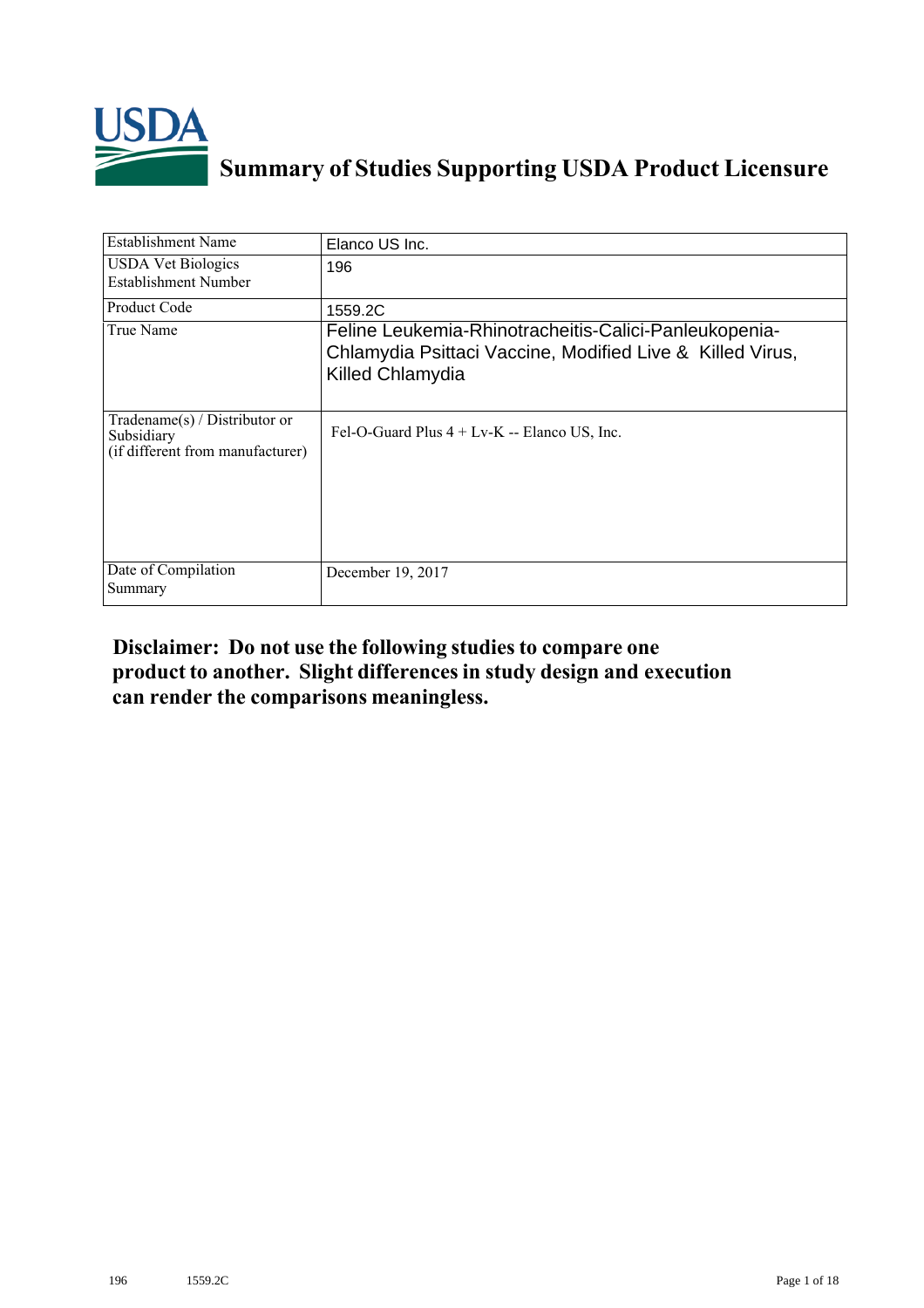| <b>Study Type</b>             | Efficacy                                                              |
|-------------------------------|-----------------------------------------------------------------------|
| <b>Pertaining to</b>          | Feline Calicivirus (FCV)                                              |
| <b>Study Purpose</b>          | To demonstrate effectiveness against respiratory disease due to       |
|                               | <b>Feline Calicivirus</b>                                             |
| <b>Product Administration</b> | Two doses administered 21 days apart subcutaneously (SC)              |
| <b>Study Animals</b>          | Thirty three (33) cats, 8 weeks of age. Cat were randomized into      |
|                               | one vaccinated group of 23 cats and one group of 10 non-              |
|                               | vaccinated controls.                                                  |
| <b>Challenge Description</b>  | 31 days post second vaccination all cats were challenged with<br>FCV. |
| Interval observed after       | Rectal temperatures and clinical signs were observed daily for 14     |
| challenge                     | days post challenge.                                                  |
| <b>Results</b>                | Vaccinates and controls were evaluated per the criteria in 9 CFR      |
|                               | 113.314(c)(3)                                                         |
|                               |                                                                       |
|                               | A significant difference in clinical signs was observed               |
|                               | between vaccinates and controls using a scoring sytem                 |
|                               | approved by APHIS.                                                    |
|                               |                                                                       |
|                               | Requirements of $113.314(c)(3)$ were met.                             |
|                               |                                                                       |
|                               | Raw Data:                                                             |
|                               | Data tables are appended to the end of the summary.                   |
|                               |                                                                       |
|                               |                                                                       |
| <b>USDA Approval Date</b>     | November 4, 1998                                                      |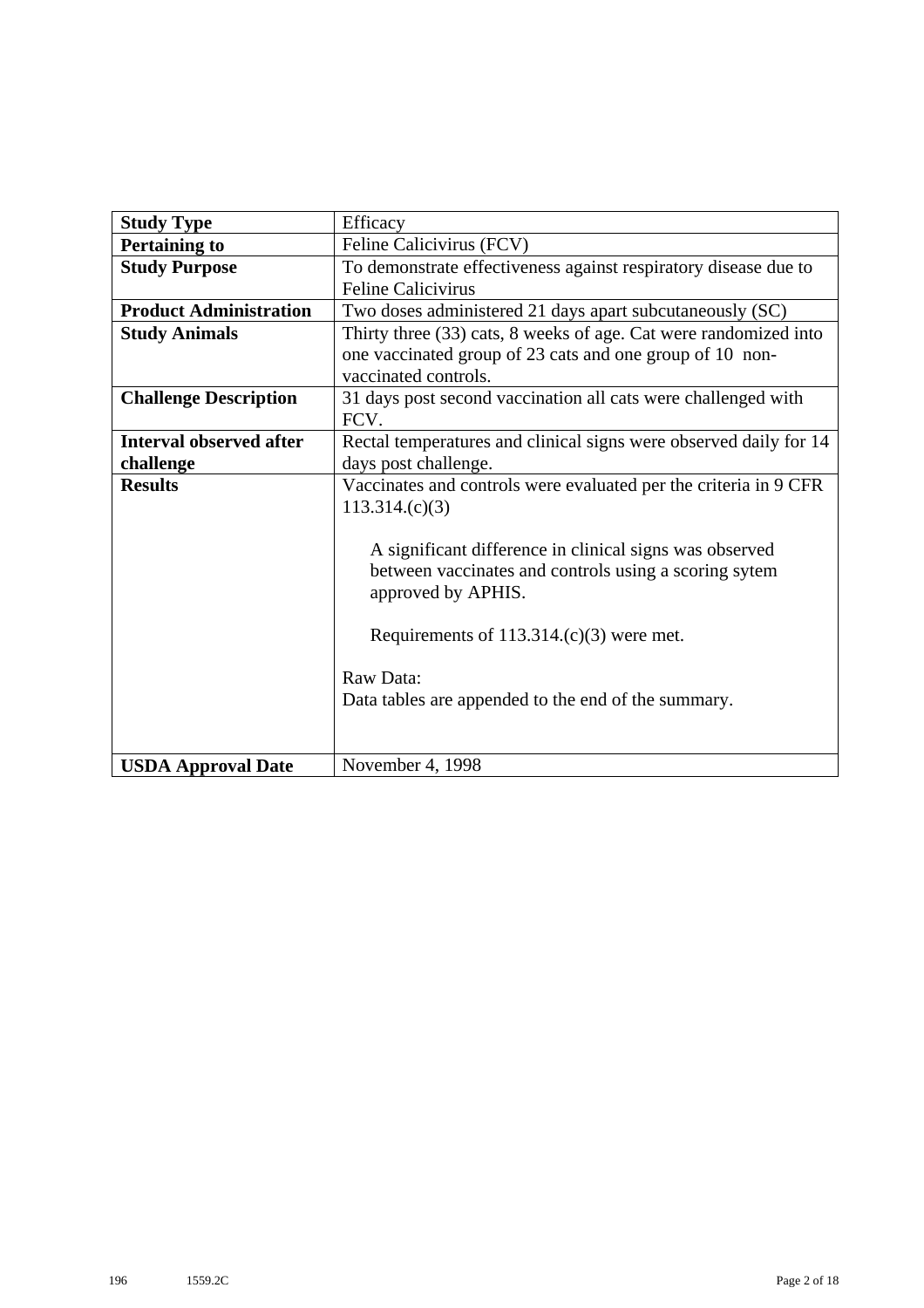### **FCV Post challenge Daily Clinical Signs**

| <b>Vaccinates</b> |      |      |      |                |                |                |                |                |                |                |                |                |                |                |                |
|-------------------|------|------|------|----------------|----------------|----------------|----------------|----------------|----------------|----------------|----------------|----------------|----------------|----------------|----------------|
| Cat<br>ID         | 0DPC | 1DPC | 2DPC | 3DPC           | 4DPC           | 5DPC           | 6DPC           | 7DPC           | 8DPC           | 9DPC           | 10DPC          | 11DPC          | 12DPC          | 13DPC          | 14DPC          |
| $\mathbf{1}$      |      |      |      |                | $\mathbf{1}$   | $\overline{2}$ | $\overline{2}$ | $\overline{2}$ | $\overline{2}$ | $\overline{2}$ | $\overline{2}$ | $\overline{2}$ | $\overline{2}$ | $\overline{2}$ | $\overline{2}$ |
| $\overline{2}$    |      |      |      |                | $\overline{2}$ | $\overline{2}$ | $\overline{2}$ | $\overline{2}$ | $\overline{2}$ | $\overline{2}$ | $\overline{2}$ | $\overline{2}$ | $\overline{2}$ | $\overline{2}$ | $\overline{2}$ |
| 3                 |      |      |      |                |                | $\mathbf{1}$   | $\mathbf{1}$   | $\mathbf{1}$   | $\mathbf{1}$   | $\mathbf{1}$   |                |                |                |                |                |
| 4                 |      |      |      | 3              | $\overline{2}$ | $\overline{2}$ | $\overline{2}$ | $\overline{2}$ | $\overline{2}$ | $\overline{2}$ | $\overline{2}$ | $\overline{2}$ | $\overline{2}$ | $\overline{2}$ | $\overline{2}$ |
| 5                 |      |      |      |                |                |                |                |                |                |                |                |                |                |                |                |
| 6                 |      |      |      |                |                |                |                |                |                |                |                |                |                |                |                |
| $\overline{7}$    |      |      |      | $\overline{2}$ | $\overline{2}$ | $\overline{2}$ | $\overline{2}$ | $\overline{2}$ | $\overline{2}$ | $\overline{2}$ | $\overline{2}$ | $\overline{2}$ | $\overline{2}$ | $\mathbf{1}$   | $\mathbf{1}$   |
| 8                 |      |      |      |                |                |                | $\mathbf 1$    | $\mathbf{1}$   |                |                |                |                |                |                |                |
| 9                 |      |      |      |                |                |                |                |                | $\mathbf{1}$   | $\mathbf{1}$   | $\mathbf{1}$   | $\mathbf{1}$   | $\mathbf{1}$   | $\mathbf{1}$   | $\mathbf{1}$   |
| 10                |      |      |      |                |                | 3,2            | 3,2            | 3,2            | 3,2            | 3,2            | 3              | 3              | 3              | $\mathbf{1}$   |                |
| 11                |      |      |      |                | 1,2,5          | 1,2,5          | 1,2,5          | 1,2,5          | 1, 2, 5        | 1,2,5          | 2,5            | 2,5            | 1,5            | $\mathbf{1}$   | $\mathbf{1}$   |
| 12                |      |      |      |                |                |                |                |                |                |                |                |                |                |                |                |
| 13                |      |      |      |                | $\mathbf{1}$   | $\mathbf{1}$   | $\mathbf{1}$   | $\mathbf{1}$   | $\mathbf{1}$   | $\mathbf{1}$   | $\mathbf{1}$   | $\mathbf{1}$   | $\mathbf{1}$   | $\mathbf{1}$   | $\mathbf{1}$   |
| 14                |      |      |      |                | $\overline{5}$ |                |                |                | 3,6            | $\mathbf{1}$   |                |                |                |                |                |
| 15                |      |      |      |                |                | $\mathbf{1}$   | $\mathbf{1}$   | $\mathbf{1}$   | $\mathbf{1}$   | $\mathbf{1}$   | $\mathbf{1}$   | $\mathbf{1}$   | $\mathbf{1}$   | $\mathbf{1}$   | $\mathbf{1}$   |
| 16                |      |      |      | $\overline{2}$ | $\overline{2}$ | $\overline{2}$ | 2              | $\overline{2}$ | $\overline{2}$ | $\overline{2}$ | $\overline{2}$ | $\overline{2}$ | 2              | $\overline{2}$ | $\overline{2}$ |
| 17                |      |      |      | $\mathbf 1$    | $\mathbf{1}$   | $\overline{2}$ | $\overline{2}$ | 2              | $\overline{2}$ | $\overline{2}$ | $\overline{2}$ | $\overline{2}$ | $\overline{2}$ | $\overline{2}$ | $\overline{2}$ |
| 18                |      |      |      | $\overline{2}$ | $\overline{2}$ | $\overline{2}$ | $\overline{2}$ | $\overline{2}$ | $\overline{2}$ | $\overline{2}$ | $\overline{2}$ | $\overline{2}$ | $\overline{2}$ | $\overline{2}$ | $\overline{2}$ |
| 19                |      |      |      |                | $\mathbf{1}$   | $\overline{2}$ | $\overline{2}$ | $\overline{2}$ | $\overline{2}$ | $\overline{2}$ | $\overline{2}$ | $\overline{2}$ | $\overline{2}$ | $\overline{2}$ | $\mathbf{1}$   |
| 20                |      |      |      |                |                |                |                |                |                |                |                |                |                |                |                |
| 21                |      |      |      |                |                |                |                |                |                |                |                |                |                |                |                |
| 22                |      |      |      | 5              | 5              | 5              | 5              |                |                |                |                |                |                |                |                |
| 23                |      |      |      |                | $\overline{2}$ | 1,2            | 1,2            | 1,2            | 1,2            | 1,2            | $\overline{2}$ | $\overline{2}$ | $\mathbf{1}$   | $\mathbf{1}$   | $\mathbf{1}$   |

3- Multiple oral ulcers <4mm 7- Anorexia 11- mouth breathing

4- Multiple oral ulcers >4mm 8- Dehydration 12 - Depression

DPC=days post challenge

1- One oral ulcer <4mm 5- External Non-bleeding ulcer(s) 9 - snuffing No entry=no signs noted<br>2- One oral ulcer >4mm 6- External bleeding ulcer(s) 10 - coughing

 $6-$  External bleeding ulcer(s)  $10 - \text{coupling}$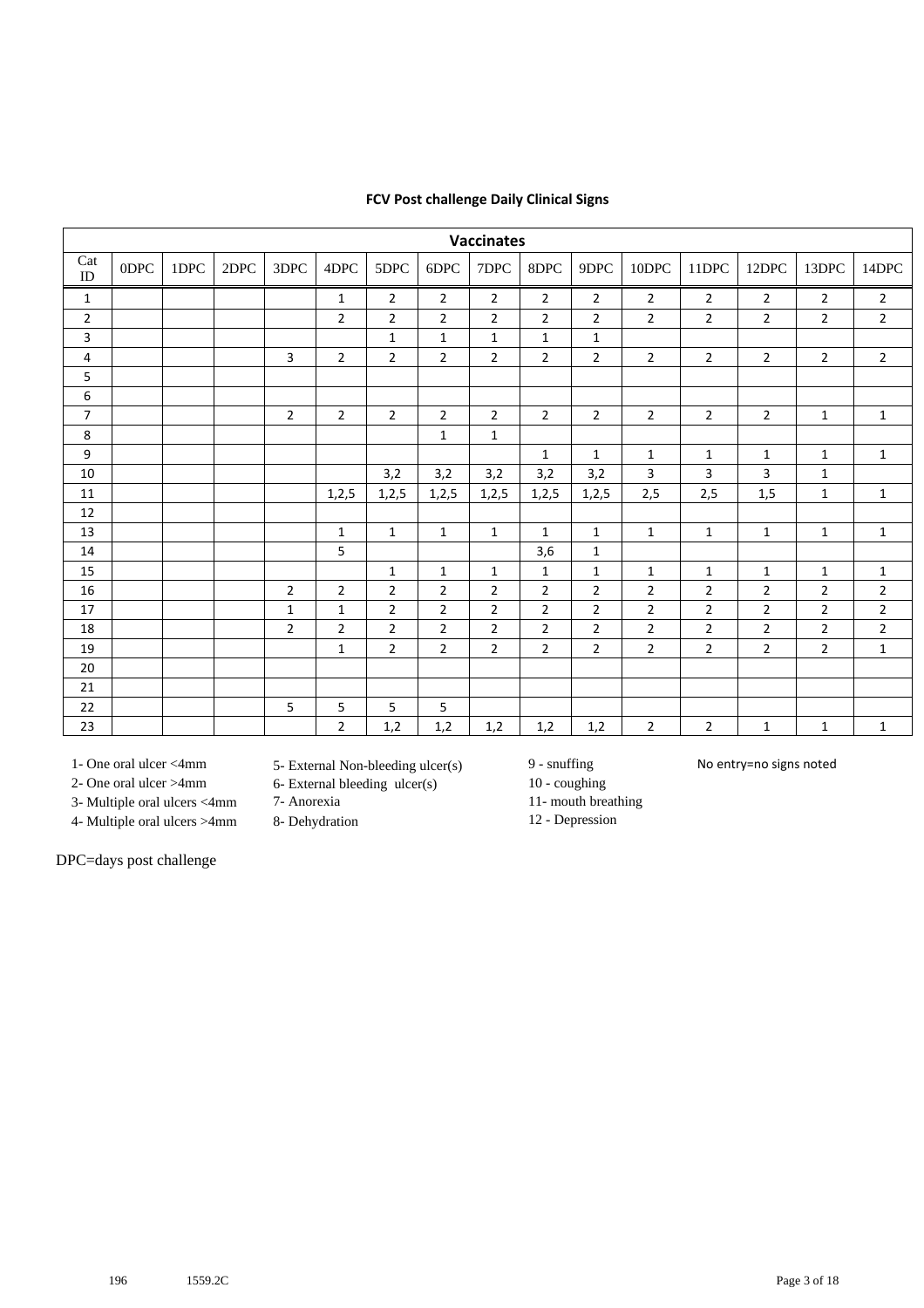### **FCV Post challenge Daily Clinical Signs**

|              | <b>Non-Vaccinated Controls</b> |      |      |      |                |                |       |                |                |              |                |                |                |                |                |
|--------------|--------------------------------|------|------|------|----------------|----------------|-------|----------------|----------------|--------------|----------------|----------------|----------------|----------------|----------------|
| Cat<br>ID    | 0DPC                           | 1DPC | 2DPC | 3DPC | 4DPC           | 5DPC           | 6DPC  | 7DPC           | 8DPC           | 9DPC         | 10DPC          | 11DPC          | 12DPC          | 13DPC          | 14DPC          |
| $\mathbf{1}$ |                                |      |      |      |                |                | 5     | 5              | 5              | 5            | 5              |                |                |                |                |
| 2            |                                |      |      | и    | 1              | 1,2,6          | 1,2,6 | 1,2,6          | 2,6            | 2,6          | 2,6            | 2,6            | 2,6            | 2,6            | 2,6            |
| 3            |                                |      |      |      | 2              | 4              | 4     | 4              | 4              | 4            | 3              |                |                |                |                |
| 4            |                                |      |      | ◢    | $\overline{2}$ | $\overline{2}$ | 2     | 1,2            | 1,2            | 1,2          | 1,2            | 3,2            | 3,2            | 3,2            | $\overline{2}$ |
| 5            |                                |      |      | 2    | $\overline{2}$ | 2              | 2     | $\overline{2}$ | 2              | 2            | $\overline{2}$ | 2              | 2              | $\overline{2}$ | 2              |
| 6            |                                |      |      | 3,2  | $\overline{2}$ | $\mathfrak{p}$ | 2     | 2              | $\overline{2}$ | 2            | 2              | $\overline{2}$ | $\overline{2}$ | $\overline{2}$ | $\overline{2}$ |
| 7            |                                |      |      |      |                |                |       |                |                | $\mathbf{1}$ | 1              | 1              | 1              | 1              | 1              |
| 8            |                                |      |      |      |                | 4,6            | 4,6   | 4,6            | 4,6            | 4,6          | 4,6            | 4,6            | 1,2,5          | 1,2,5          | 1,2,5          |
| 9            |                                |      |      |      | $\overline{2}$ | $\overline{2}$ | 2     | 1,2            | 1,2            | 1,2          | $\overline{2}$ | $\overline{2}$ | $\overline{2}$ | $\overline{2}$ | 2              |
| 10           |                                |      |      |      |                | 3              | 3     | 4              | 4              | 4            | 4              | 1,2            | 1,2            | 1,2            | 3              |
|              |                                |      |      |      |                |                |       |                |                |              |                |                |                |                |                |

1- One oral ulcer

- 2- One oral
- 
- 3- Multiple oral ulcers <4mm 7- Anorexia 11- mouth breathing
- 4- Multiple oral ulcers >4mm 8- Dehydration 12 Depression

DPC=days post challenge

- 1- One oral ulcer<br>  $\leq$  4mm  $\leq$  5- External Non-bleeding ulcer(s) 9 snuffing No entry=no signs noted
	- 6- External bleeding  $ulcer(s)$  10 coughing
	-
	-

- 
- 
-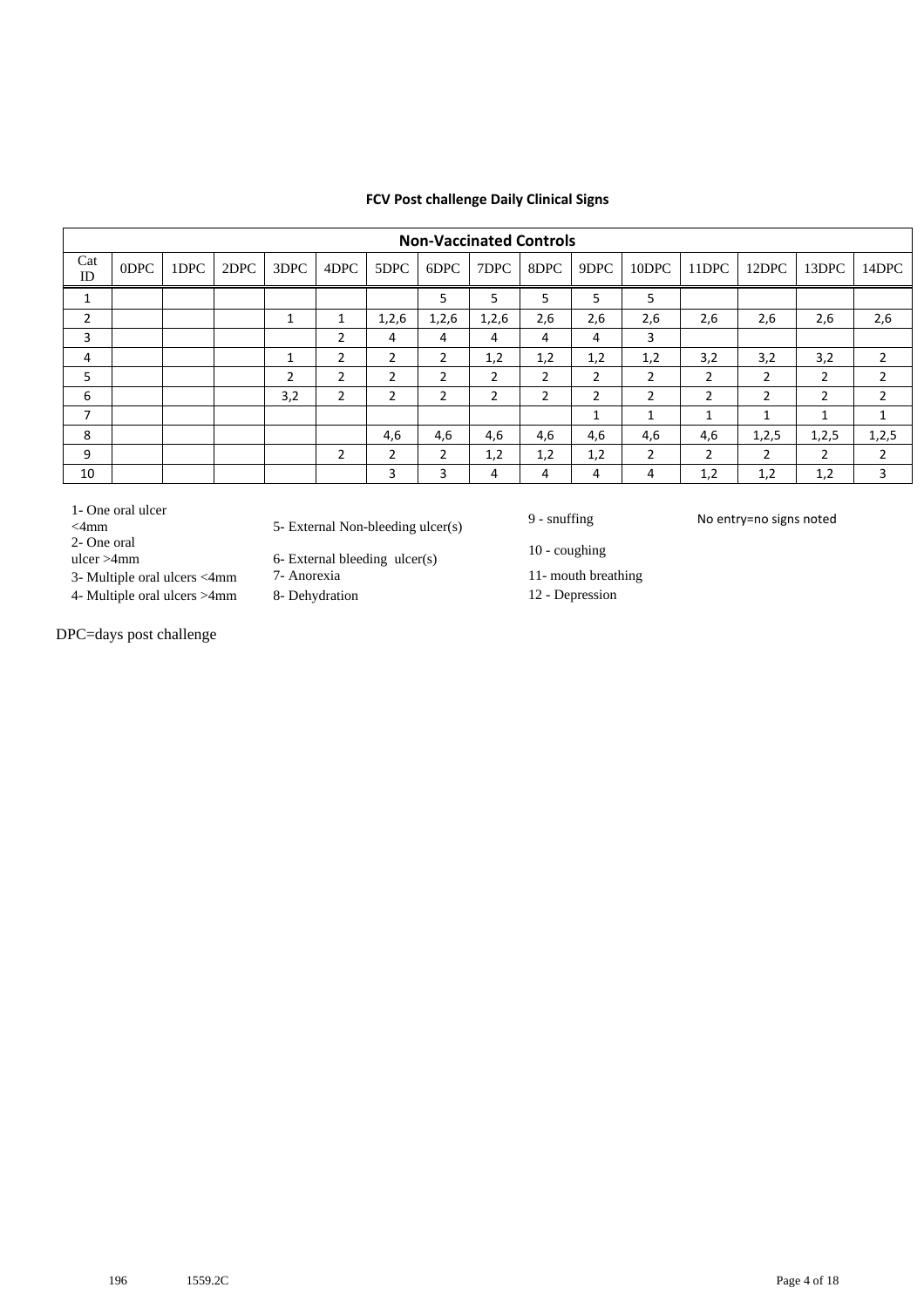| <b>Vaccinates</b> |       |       |       |       |       |       |       |       |       |       |       |       |       |       |       |
|-------------------|-------|-------|-------|-------|-------|-------|-------|-------|-------|-------|-------|-------|-------|-------|-------|
| Cat<br>ID         | ODPC  | 1DPC  | 2DPC  | 3DPC  | 4DPC  | 5DPC  | 6DPC  | 7DPC  | 8DPC  | 9DPC  | 10DPC | 11DPC | 12DPC | 13DPC | 14DPC |
| 1                 | 101.9 | 102.4 | 101.9 | 102.2 | 102.1 | 102.4 | 101.3 | 101.4 | 101.6 | 101.5 | 101.2 | 101.1 | 101.1 | 101.1 | 101.3 |
| $\overline{2}$    | 101.7 | 101.6 | 101.9 | 102.1 | 103.1 | 101.4 | 101.8 | 101.0 | 101.8 | 101.4 | 101.7 | 101.4 | 101.7 | 101.3 | 101.8 |
| 3                 | 101.2 | 102.1 | 101.8 | 102.7 | 101.5 | 101.8 | 101.2 | 101.0 | 101.4 | 101.1 | 101.0 | 101.1 | 101.4 | 101.0 | 101.7 |
| 4                 | 101.8 | 102.6 | 101.7 | 102.6 | 101.9 | 102.0 | 102.0 | 101.5 | 101.2 | 101.8 | 101.7 | 101.7 | 101.2 | 101.8 | 101.7 |
| 5                 | 100.8 | 101.0 | 100.8 | 101.6 | 101.5 | 101.4 | 101.4 | 101.9 | 101.7 | 101.5 | 101.1 | 101.3 | 101.1 | 101.4 | 101.4 |
| 6                 | 101.7 | 102.1 | 101.3 | 101.1 | 101.3 | 101.1 | 101.5 | 101.0 | 101.4 | 101.7 | 101.2 | 101.5 | 101.0 | 101.2 | 101.6 |
| $\overline{7}$    | 101.2 | 103.2 | 101.5 | 102.6 | 101.9 | 101.5 | 101.5 | 101.0 | 101.5 | 101.4 | 101.9 | 101.9 | 101.9 | 101.3 | 101.9 |
| 8                 | 101.6 | 101.7 | 101.6 | 101.9 | 101.7 | 101.9 | 101.5 | 101.7 | 101.5 | 101.5 | 101.5 | 101.6 | 101.2 | 101.5 | 101.0 |
| 9                 | 101.5 | 102.1 | 101.7 | 101.9 | 102.0 | 101.8 | 101.2 | 101.6 | 101.6 | 101.1 | 101.8 | 101.6 | 101.7 | 101.1 | 101.1 |
| 10                | 101.3 | 103.1 | 102.1 | 102.1 | 102.1 | 101.7 | 101.8 | 101.0 | 101.4 | 101.4 | 101.4 | 101.5 | 101.1 | 101.0 | 101.8 |
| 11                | 100.3 | 102.2 | 102.1 | 103.0 | 102.9 | 102.1 | 102.0 | 101.0 | 101.5 | 101.6 | 101.9 | 101.4 | 101.0 | 101.0 | 101.2 |
| 12                | 102.3 | 103.0 | 102.4 | 101.6 | 101.7 | 103.1 | 101.8 | 102.2 | 101.8 | 101.4 | 101.7 | 101.9 | 101.9 | 101.3 | 101.1 |
| 13                | 101.2 | 101.4 | 101.2 | 101.7 | 101.2 | 101.8 | 101.7 | 101.4 | 101.8 | 101.1 | 101.4 | 101.4 | 101.5 | 101.4 | 101.5 |
| 14                | 100.4 | 102.3 | 101.8 | 101.2 | 101.7 | 101.9 | 101.5 | 101.3 | 101.8 | 101.9 | 101.1 | 101.1 | 101.7 | 101.6 | 101.5 |
| 15                | 101.6 | 102.1 | 102.4 | 102.0 | 101.6 | 101.6 | 101.2 | 101.2 | 102.3 | 101.5 | 101.2 | 101.0 | 101.6 | 101.0 | 101.0 |
| 16                | 100.9 | 102.1 | 103.7 | 103.4 | 102.9 | 102.5 | 102.3 | 101.8 | 101.4 | 101.6 | 101.3 | 101.2 | 101.2 | 101.0 | 101.1 |
| 17                | 101.5 | 102.8 | 101.8 | 102.4 | 102.6 | 102.1 | 101.1 | 101.8 | 101.6 | 101.9 | 102.0 | 101.9 | 101.4 | 101.4 | 102.0 |
| 18                | 101.0 | 102.0 | 101.1 | 103.4 |       | 101.1 | 101.0 | 101.0 | 101.1 | 101.2 | 101.2 | 101.3 | 101.7 | 101.3 | 101.6 |
| 19                | 100.8 | 102.5 | 101.4 | 101.0 | 102.1 | 101.5 | 101.8 | 101.3 | 101.1 | 101.8 | 101.4 | 101.4 | 101.3 | 101.1 | 101.0 |
| 20                | 100.5 | 101.7 | 101.7 | 101.4 | 102.0 | 101.0 | 101.6 | 101.3 | 101.2 | 101.1 | 101.1 | 101.4 | 101.7 | 101.1 | 101.0 |
| 21                | 101.9 | 102.4 | 102.0 | 101.8 | 101.8 | 101.9 | 101.1 | 101.5 | 101.8 | 101.8 | 102.0 | 102.1 | 101.1 | 101.2 | 101.6 |
| 22                | 100.4 | 101.7 | 102.1 | 102.0 | 102.0 | 101.2 | 101.6 | 101.4 | 102.0 | 101.3 | 101.9 | 101.4 | 101.1 | 101.1 | 101.0 |
| 23                | 101.0 | 102.7 | 102.6 | 102.8 | 101.4 | 102.3 | 101.6 | 101.3 | 101.4 | 101.0 | 101.3 | 101.6 | 101.5 | 101.6 | 101.2 |

## **FCV Post challenge Daily Body Temperature (°F)**

DPC=days post challenge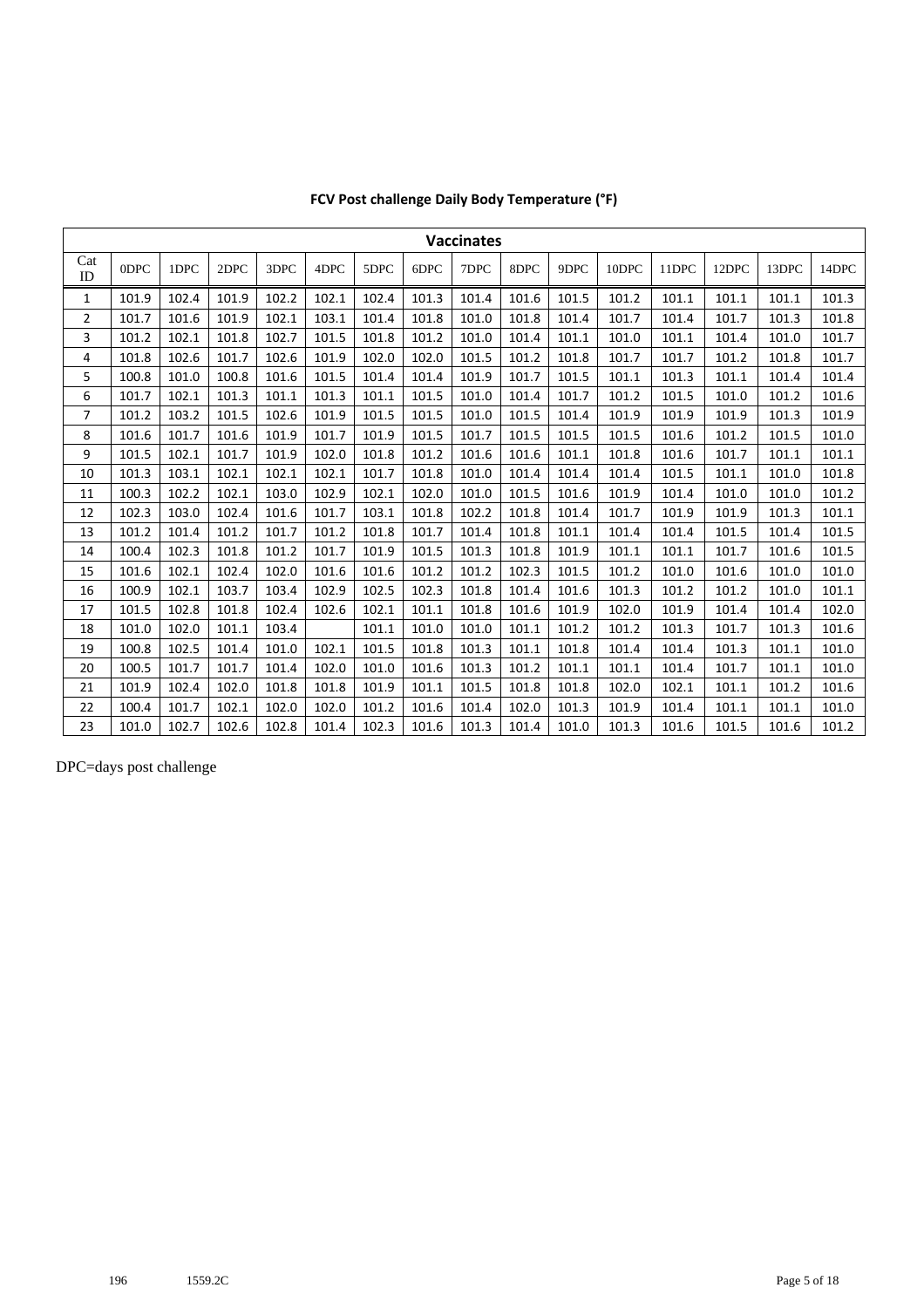|     | <b>Non-Vaccinated Controls</b> |                 |       |       |                 |       |       |       |       |       |                  |       |       |       |       |
|-----|--------------------------------|-----------------|-------|-------|-----------------|-------|-------|-------|-------|-------|------------------|-------|-------|-------|-------|
| Cat | ODP                            | 1 <sub>DP</sub> | 2DP   | 3DP   | 4 <sub>DP</sub> | 5DP   | 6DP   | 7DP   | 8DP   | 9DP   | 10 <sub>DP</sub> | 11DP  | 12DP  | 13DP  | 14DP  |
| ID  | C                              | C               | С     | С     | C               | C     | C     | С     | C     | С     | С                | C     | С     | С     | C     |
|     | 100.3                          | 102.1           | 101.7 | 101.5 | 102.1           | 102.4 | 102.4 | 101.7 | 102.0 | 101.0 | 101.4            | 101.0 | 101.0 | 101.6 | 101.3 |
| 2   | 101.0                          | 101.7           | 101.4 | 102.2 | 102.9           | 102.1 | 101.6 | 101.3 | 101.5 | 101.3 | 101.1            | 101.4 | 101.4 | 101.5 | 101.1 |
| 3   | 102.0                          | 102.8           | 101.9 | 102.3 | 101.8           | 101.3 | 101.2 | 101.3 | 101.4 | 101.7 | 101.9            | 101.4 | 101.0 | 101.6 | 101.2 |
| 4   | 102.7                          | 102.7           | 102.4 | 102.8 | 102.8           | 101.5 | 101.2 | 101.8 | 101.3 | 101.2 | 101.1            | 101.7 | 101.6 | 101.2 | 101.4 |
| 5   | 101.7                          | 102.1           | 102.1 | 103.6 | 102.3           | 102.7 | 102.1 | 102.2 | 102.0 | 101.1 | 101.2            | 101.1 | 101.6 | 101.0 | 101.7 |
| 6   | 101.0                          | 102.0           | 101.4 | 104.0 | 103.0           | 103.1 | 102.7 | 101.0 | 101.0 | 101.3 | 101.0            | 101.0 | 101.0 | 101.3 | 101.7 |
| 7   | 101.1                          | 102.6           | 101.3 | 101.4 | 102.0           | 102.3 | 101.4 | 101.3 | 101.1 | 101.6 | 101.5            | 101.6 | 101.8 | 101.9 | 101.2 |
| 8   | 102.0                          | 102.5           | 102.1 | 101.6 | 101.1           | 102.4 | 101.6 | 101.7 | 101.7 | 102.1 | 101.2            | 101.5 | 101.6 | 101.3 | 101.6 |
| 9   | 102.1                          | 102.2           | 102.0 | 102.4 | 103.2           | 103.2 | 102.1 | 102.3 | 101.6 | 101.6 | 101.5            | 101.7 | 101.2 | 101.1 | 101.0 |
| 10  | 102.7                          | 102.4           | 103.7 | 104.6 | 103.9           | 102.9 | 101.3 | 102.5 | 101.9 | 101.8 | 101.7            | 101.1 | 101.2 | 101.2 | 101.3 |

### **FCV Post challenge Daily Body Temperature (°F)**

DPC=days post challenge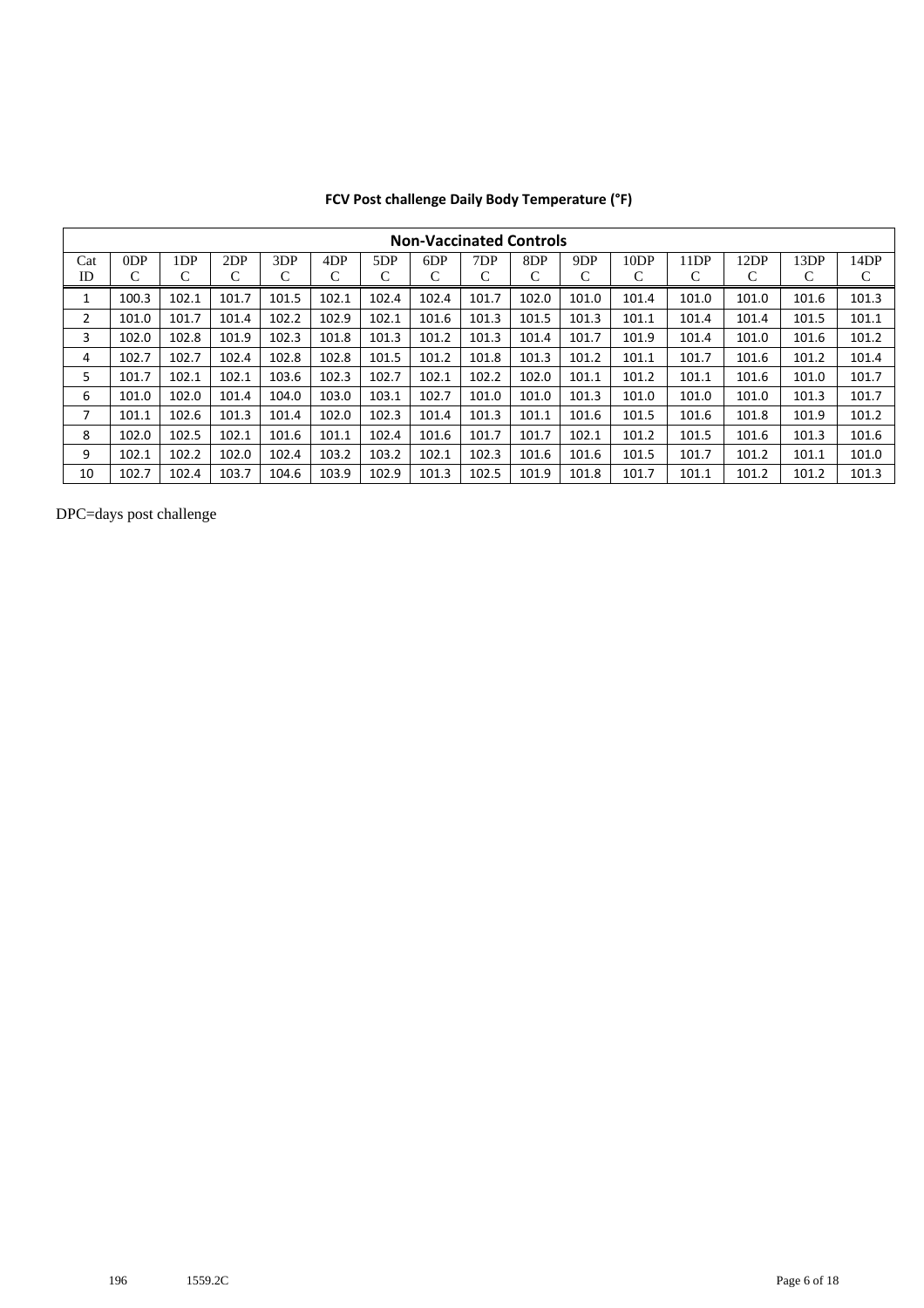| <b>Study Type</b>              | Efficacy                                                                                                                                                            |
|--------------------------------|---------------------------------------------------------------------------------------------------------------------------------------------------------------------|
| <b>Pertaining to</b>           | Feline Chlamydia Psittaci (FCP)                                                                                                                                     |
| <b>Study Purpose</b>           | To demonstrate effectiveness against FCP                                                                                                                            |
| <b>Product Administration</b>  |                                                                                                                                                                     |
| <b>Study Animals</b>           |                                                                                                                                                                     |
| <b>Challenge Description</b>   |                                                                                                                                                                     |
| <b>Interval observed after</b> |                                                                                                                                                                     |
| challenge                      |                                                                                                                                                                     |
| <b>Results</b>                 | Study data were evaluated by USDA-APHIS prior to product<br>licensure and met regulatory standards for acceptance. Study data,<br>however, are no longer available. |
| <b>USDA Approval Date</b>      | November 4, 1998                                                                                                                                                    |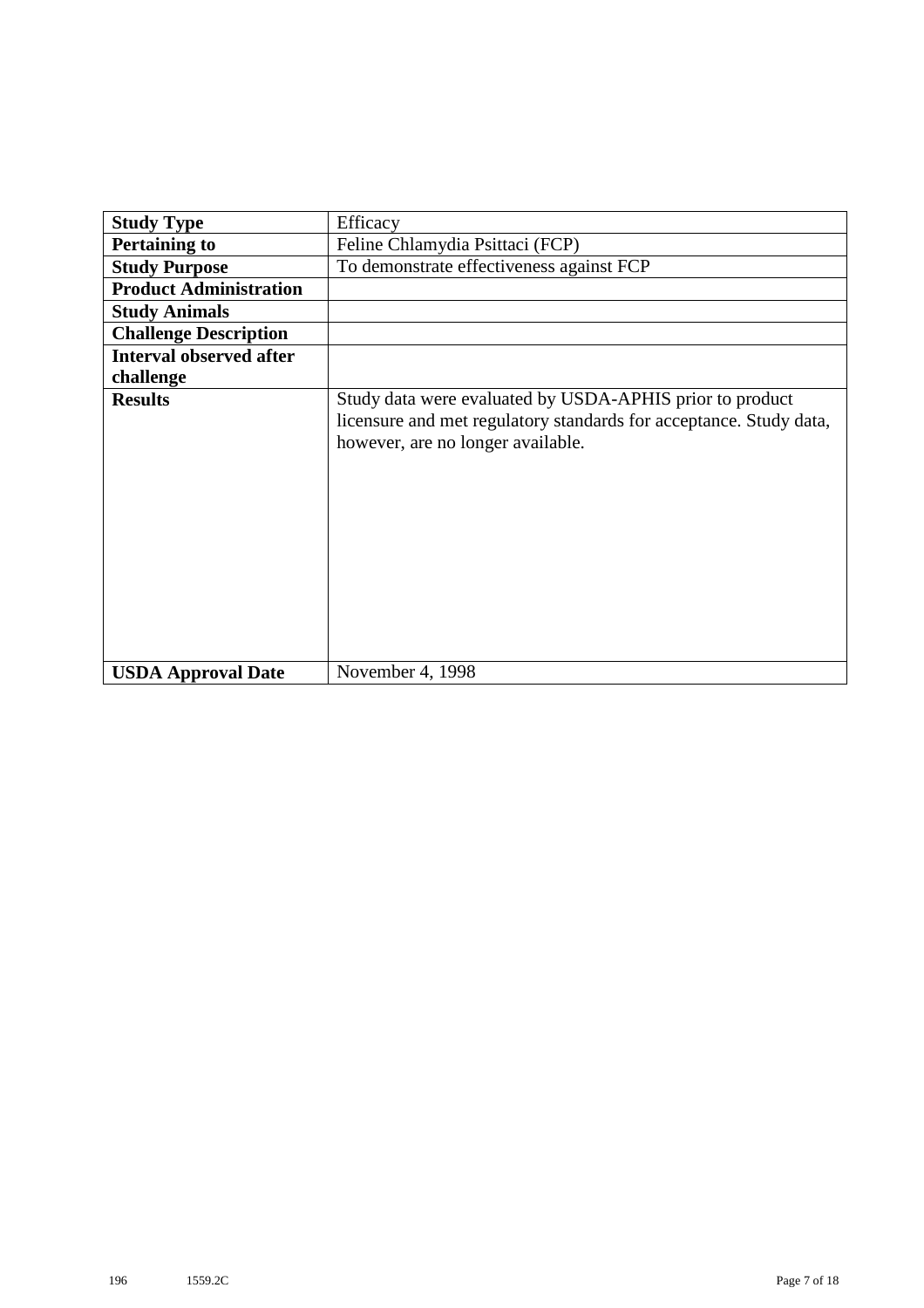| <b>Study Type</b>              | Efficacy                                                         |
|--------------------------------|------------------------------------------------------------------|
| <b>Pertaining to</b>           | Feline Leukemia Virus (FeLV)                                     |
| <b>Study Purpose</b>           | To demonstrate effectiveness against FeLV                        |
| <b>Product Administration</b>  | Two doses administered 4 weeks apart subcutaneously (SC)         |
| <b>Study Animals</b>           | Thirty-three (33) eight week old cats. Cats were randomized into |
|                                | one vaccinated group of 24 cats and one group of 9 non-          |
|                                | vaccinated controls.                                             |
|                                |                                                                  |
| <b>Challenge Description</b>   | 4 weeks post second vaccination all cats were challenged with    |
|                                | virulent FeLV.                                                   |
| <b>Interval observed after</b> | All cats were monitored and bled once a week for 12 weeks post   |
| challenge                      | challenge.                                                       |
| <b>Results</b>                 | Serum each week was tested for the presence of FELV (viremia).   |
|                                | Animals were considered affected by the challenge if they        |
|                                | established a persistent viremia (positive on 3 or more          |
|                                | consecutive bleedings).                                          |
|                                |                                                                  |
|                                |                                                                  |
|                                |                                                                  |
|                                | Raw Data:                                                        |
|                                | Data tables are appended to the end of the summary.              |
|                                |                                                                  |
|                                |                                                                  |
|                                |                                                                  |
| <b>USDA Approval Date</b>      | June 28, 1999                                                    |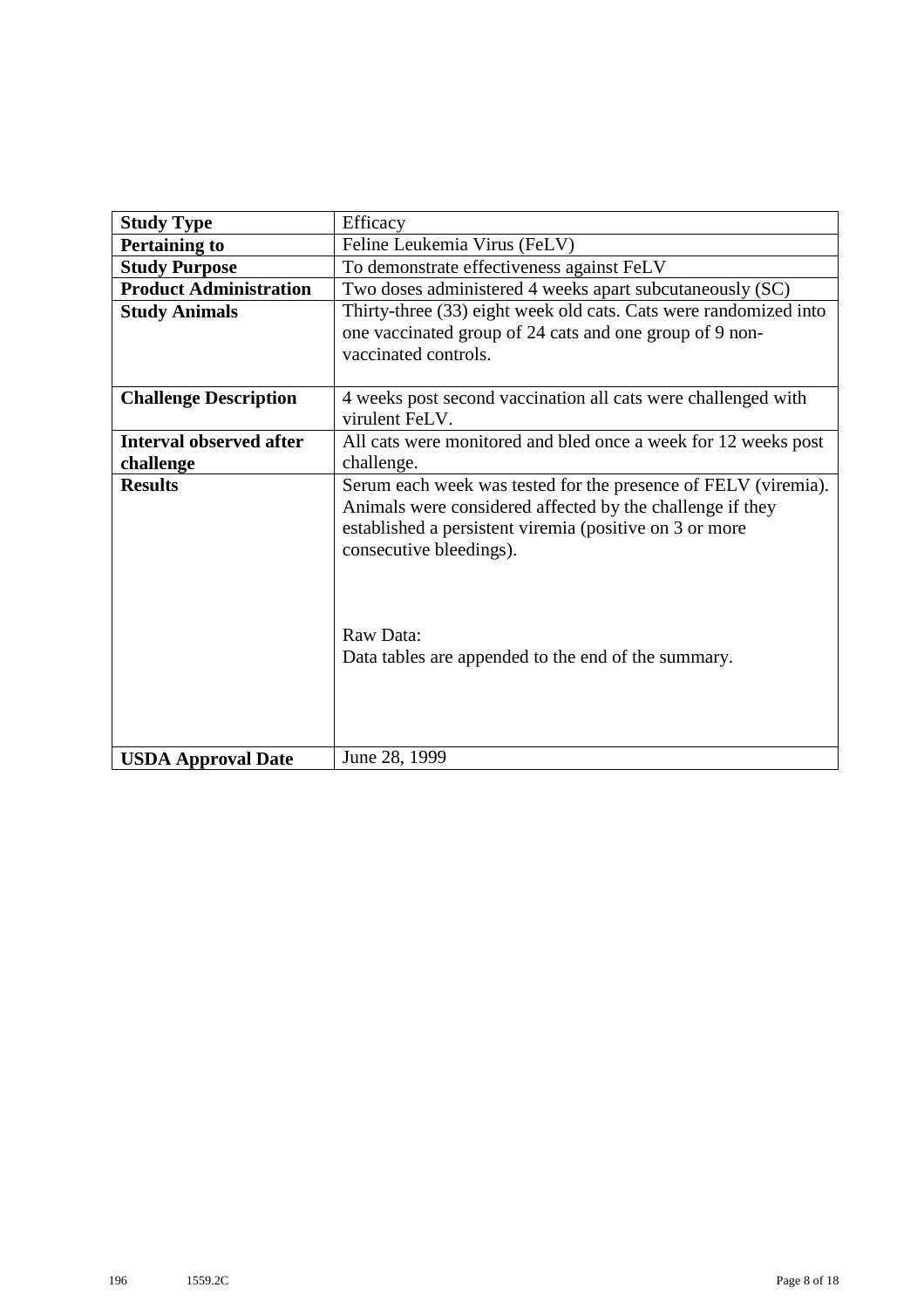### **Development of FeLV Viremia in Cats**

|                | <b>FeLV Vaccinates</b>   |                          |                          |                          |                          |                          |                          |                          |                          |                          |                          |                          |                          |  |  |
|----------------|--------------------------|--------------------------|--------------------------|--------------------------|--------------------------|--------------------------|--------------------------|--------------------------|--------------------------|--------------------------|--------------------------|--------------------------|--------------------------|--|--|
| Cat            | 0 <sub>DP</sub>          | 7DP                      | 14DP                     | 21DP                     | 28DP                     | 35DP                     | 42DP                     | 49DP                     | 56DP                     | 63DP                     | 70DP                     | 77DP                     | 84DP                     |  |  |
| ID             | C                        | C                        | C                        | C                        | C                        | C                        | C                        | C                        | C                        | C                        | C                        | C                        | C                        |  |  |
| 1              | $\overline{\phantom{a}}$ | $\overline{\phantom{a}}$ | $\overline{\phantom{a}}$ | $\overline{\phantom{a}}$ | $\overline{\phantom{a}}$ | $\overline{\phantom{a}}$ | $\overline{\phantom{a}}$ | $\overline{\phantom{a}}$ | $\overline{\phantom{a}}$ | $\overline{\phantom{a}}$ | $\overline{\phantom{a}}$ | $\overline{\phantom{a}}$ | $\overline{\phantom{a}}$ |  |  |
| $\overline{2}$ | $\overline{\phantom{a}}$ | $\overline{\phantom{a}}$ | $\overline{\phantom{a}}$ | $\overline{\phantom{a}}$ | $\ddot{}$                | $\ddot{}$                | $\ddot{}$                | $\ddot{}$                | $\ddot{}$                | $\ddot{}$                | $\ddot{}$                | $\ddot{}$                | $\ddot{}$                |  |  |
| 3              | $\overline{\phantom{a}}$ | $\overline{\phantom{a}}$ | $\overline{\phantom{a}}$ | $\ddot{}$                | $\ddot{}$                | $\ddot{}$                | $\ddot{}$                | $\ddot{}$                | $\ddot{}$                | $\ddot{}$                | $\ddot{}$                | $\ddot{}$                | $\ddot{}$                |  |  |
| 4              | $\overline{\phantom{a}}$ | $\overline{\phantom{a}}$ | $\overline{\phantom{a}}$ | $\overline{\phantom{a}}$ | $\overline{\phantom{a}}$ | $\overline{\phantom{a}}$ | $\overline{\phantom{a}}$ | $\overline{\phantom{a}}$ | $\overline{\phantom{a}}$ | $\overline{\phantom{a}}$ | $\overline{\phantom{a}}$ | $\overline{\phantom{a}}$ | $\overline{\phantom{a}}$ |  |  |
| 5              | $\overline{\phantom{a}}$ | $\overline{\phantom{a}}$ | $\overline{\phantom{a}}$ | $\ddot{}$                | $\ddot{}$                | $\ddot{}$                | $\ddot{}$                | $\ddot{}$                | $\ddot{}$                | $\ddot{}$                | $\ddot{}$                | $\ddot{}$                | $\ddot{}$                |  |  |
| 6              | $\blacksquare$           | ٠                        | $\sim$                   | $\sim$                   | ٠                        | $\overline{\phantom{a}}$ | $\overline{\phantom{a}}$ | $\overline{\phantom{a}}$ | ٠                        | $\overline{\phantom{a}}$ | $\overline{\phantom{a}}$ | $\overline{\phantom{a}}$ | ٠                        |  |  |
| $\overline{7}$ | $\blacksquare$           | $\blacksquare$           | $\overline{\phantom{a}}$ | $\blacksquare$           | $\blacksquare$           | $\overline{\phantom{a}}$ | $\overline{\phantom{a}}$ | $\blacksquare$           | $\blacksquare$           | $\blacksquare$           | $\blacksquare$           | $\overline{\phantom{a}}$ | $\overline{\phantom{a}}$ |  |  |
| 8              | $\omega$                 | $\sim$                   | $\overline{\phantom{a}}$ | $\ddot{}$                | $\ddot{}$                | $\ddot{}$                | $\ddot{}$                | $\ddot{}$                | $\ddot{}$                | $\ddot{}$                | $\ddot{}$                | $\ddot{}$                | $\ddot{}$                |  |  |
| 9              | $\sim$                   | $\overline{\phantom{a}}$ | $\sim$                   | $\blacksquare$           | ٠                        | $\overline{\phantom{a}}$ | $\overline{\phantom{a}}$ | $\blacksquare$           | ٠                        | $\overline{\phantom{a}}$ | $\blacksquare$           | $\overline{\phantom{a}}$ | $\overline{\phantom{a}}$ |  |  |
| 10             | $\sim$                   | $\overline{\phantom{a}}$ | $\overline{\phantom{a}}$ | $+$                      | $\ddot{}$                | $+$                      | $\ddot{}$                | $+$                      | $\ddot{}$                | $+$                      | $+$                      | $\ddot{}$                | $\ddot{}$                |  |  |
| 11             | $\omega$                 | $\overline{\phantom{a}}$ | $\overline{\phantom{a}}$ | $\overline{\phantom{a}}$ | $\ddot{}$                | $\ddot{}$                | $\ddot{}$                | $\ddot{}$                | $\ddot{}$                | $\ddot{}$                | $\ddot{}$                | $\ddot{}$                | $\ddot{}$                |  |  |
| 12             | $\blacksquare$           | $\overline{\phantom{a}}$ | $\overline{\phantom{a}}$ | $\overline{\phantom{a}}$ | $\overline{\phantom{a}}$ | $\overline{\phantom{a}}$ | $\overline{\phantom{a}}$ | $\overline{\phantom{a}}$ | $\overline{\phantom{a}}$ | $\overline{\phantom{a}}$ | $\blacksquare$           | $\overline{\phantom{a}}$ | $\overline{\phantom{a}}$ |  |  |
| 13             | $\overline{\phantom{a}}$ | $\overline{\phantom{a}}$ | $\overline{\phantom{a}}$ | $\overline{\phantom{a}}$ | ٠                        | $\overline{\phantom{a}}$ | $\overline{\phantom{a}}$ | $\overline{\phantom{a}}$ | $+$                      | $\ddot{}$                | $\overline{\phantom{a}}$ | $\overline{\phantom{a}}$ | $\overline{\phantom{a}}$ |  |  |
| 14             | $\sim$                   | ٠                        | $\overline{\phantom{a}}$ | $+$                      | $\ddot{}$                | $+$                      | $\ddot{}$                | $+$                      | $^{+}$                   | $\ddot{}$                | $\ddot{}$                | $\ddot{}$                | $\ddot{}$                |  |  |
| 15             | $\omega$                 | $\overline{\phantom{a}}$ | $\overline{\phantom{a}}$ | $\overline{\phantom{a}}$ | $\overline{\phantom{a}}$ | $\overline{\phantom{a}}$ | $\overline{\phantom{a}}$ | $\overline{\phantom{a}}$ | $\overline{\phantom{a}}$ | $\blacksquare$           | $\blacksquare$           | $\overline{\phantom{a}}$ | $\overline{\phantom{a}}$ |  |  |
| 16             | $\blacksquare$           | $\overline{\phantom{a}}$ | $\blacksquare$           | $\overline{\phantom{a}}$ | $\blacksquare$           | $\overline{\phantom{a}}$ | $\overline{\phantom{a}}$ | $\overline{\phantom{a}}$ | $\overline{\phantom{a}}$ | $\overline{\phantom{a}}$ | $\overline{\phantom{a}}$ | $\overline{\phantom{a}}$ | $\overline{\phantom{a}}$ |  |  |
| 17             | $\overline{\phantom{a}}$ | $\overline{\phantom{a}}$ | $\overline{\phantom{a}}$ | $\overline{\phantom{a}}$ | $\overline{\phantom{a}}$ | $\sim$                   | $\overline{\phantom{a}}$ | $\ddot{}$                | $\ddot{}$                | $\ddot{}$                | $\ddot{}$                | $\ddot{}$                | $\ddot{}$                |  |  |
| 18             | $\sim$                   | ٠                        | $\sim$                   | $\blacksquare$           | ٠                        | $\overline{\phantom{a}}$ | $\overline{\phantom{a}}$ | $\blacksquare$           | $\ddot{}$                | $\ddot{}$                | $\ddot{}$                | $\overline{\phantom{a}}$ | $\ddot{}$                |  |  |
| 19             | $\omega$                 | $\blacksquare$           | $\overline{\phantom{a}}$ | $\overline{\phantom{a}}$ | $\blacksquare$           | $\overline{\phantom{a}}$ | $\overline{\phantom{a}}$ | $\blacksquare$           | $\overline{\phantom{a}}$ | $\blacksquare$           | $\sim$                   | $\overline{\phantom{a}}$ | $\overline{\phantom{a}}$ |  |  |
| 20             | $\blacksquare$           | $\sim$                   | $\blacksquare$           | $\overline{\phantom{a}}$ | $\overline{\phantom{a}}$ | $\overline{\phantom{a}}$ | $\overline{\phantom{a}}$ | $\overline{\phantom{a}}$ | $\overline{\phantom{a}}$ | $\overline{\phantom{a}}$ | $\overline{\phantom{a}}$ | $\overline{\phantom{a}}$ | $\overline{\phantom{a}}$ |  |  |
| 21             | $\overline{\phantom{a}}$ | $\overline{\phantom{a}}$ | $\sim$                   | $\overline{\phantom{a}}$ | $\overline{\phantom{a}}$ | $\ddot{}$                | $\ddot{}$                | $\ddot{}$                | $^{+}$                   | $\ddot{}$                | $\ddot{}$                | $\ddot{}$                | $\ddot{}$                |  |  |
| 22             | $\sim$                   | ٠                        | $\sim$                   | $\overline{\phantom{a}}$ | $\overline{\phantom{a}}$ | $\overline{\phantom{a}}$ | ٠                        | $\overline{\phantom{a}}$ | ٠                        | $\overline{\phantom{a}}$ | $\overline{\phantom{a}}$ | $\overline{\phantom{a}}$ | $\overline{\phantom{a}}$ |  |  |
| 23             | $\overline{\phantom{a}}$ | $\overline{\phantom{a}}$ | $\overline{\phantom{a}}$ | $\overline{\phantom{a}}$ | $\ddot{}$                | $\ddot{}$                | $\overline{\phantom{a}}$ | $\overline{\phantom{a}}$ | $\overline{\phantom{a}}$ | $\overline{\phantom{a}}$ | $\overline{\phantom{a}}$ | $\overline{\phantom{a}}$ | $\overline{\phantom{a}}$ |  |  |
| 24             | $\overline{\phantom{a}}$ | $\overline{\phantom{a}}$ | $\overline{\phantom{a}}$ | $\overline{\phantom{a}}$ | $\overline{\phantom{a}}$ | $\overline{\phantom{a}}$ | ÷                        | $\overline{\phantom{a}}$ | $\overline{\phantom{a}}$ | $\overline{\phantom{a}}$ | $\overline{\phantom{a}}$ | ٠                        | $\overline{\phantom{a}}$ |  |  |

|     | <b>Non-Vaccinated Controls</b>                                                                                      |   |           |           |           |           |           |           |           |           |           |           |  |  |  |
|-----|---------------------------------------------------------------------------------------------------------------------|---|-----------|-----------|-----------|-----------|-----------|-----------|-----------|-----------|-----------|-----------|--|--|--|
| Cat | 7DP<br>28DP<br>50DP<br>63DP<br>70DP<br>0 <sub>DP</sub><br>14DP<br>21DP<br>35DP<br>45DP<br>56DP<br>77DP<br>84DP<br>∽ |   |           |           |           |           |           |           |           |           |           |           |  |  |  |
| ID  | ◡                                                                                                                   |   | ֊         | С         |           | ◡         |           | ◡         |           | r<br>J    |           | ╰         |  |  |  |
| ┻   | -                                                                                                                   | - | ۰         | $\ddot{}$ | $\ddot{}$ | $\ddot{}$ | $\ddot{}$ | $\ddot{}$ | $\ddot{}$ | $\ddot{}$ | $\ddot{}$ | $\ddot{}$ |  |  |  |
|     | -                                                                                                                   |   | $\ddot{}$ | $\ddot{}$ | $\ddot{}$ | $\ddot{}$ | $\ddot{}$ | $\ddot{}$ | $\ddot{}$ | $\ddot{}$ | ÷.        | $\ddot{}$ |  |  |  |
| 3   |                                                                                                                     |   | -         | $\ddot{}$ | $\ddot{}$ | $\ddot{}$ | $\ddot{}$ | $\ddot{}$ | $\ddot{}$ | $\ddot{}$ | $\ddot{}$ | $\ddot{}$ |  |  |  |
| 4   |                                                                                                                     |   | $\ddot{}$ | $\ddot{}$ | $\ddot{}$ | $\ddot{}$ | $\ddot{}$ | $\ddot{}$ | $\ddot{}$ | $\ddot{}$ | $\ddot{}$ | $\ddot{}$ |  |  |  |
| 5   |                                                                                                                     |   |           | -         |           |           |           |           |           |           |           | -         |  |  |  |
| 6   |                                                                                                                     |   |           | $\ddot{}$ | $\ddot{}$ | $\ddot{}$ | $\ddot{}$ | $\ddot{}$ | $\ddot{}$ | $\ddot{}$ | ÷.        | $\ddot{}$ |  |  |  |
| ⇁   |                                                                                                                     |   | $\ddot{}$ | $\ddot{}$ | $\ddot{}$ | $\ddot{}$ | $\ddot{}$ | $\ddot{}$ | $\ddot{}$ | $\ddot{}$ | $\ddot{}$ | $\ddot{}$ |  |  |  |
| 8   | -                                                                                                                   | - |           | $\ddot{}$ | $\ddot{}$ | $\ddot{}$ | $\ddot{}$ | $\ddot{}$ | $\ddot{}$ | $\ddot{}$ | $\ddot{}$ | $\ddot{}$ |  |  |  |
| 9   |                                                                                                                     |   |           |           |           | $\ddot{}$ | $\div$    | $\ddot{}$ |           | $\ddot{}$ | +         | ٠         |  |  |  |

DPC = Days Post Challenge

+ = positive for FeLV Viremia

- = negative for FeLV Viremia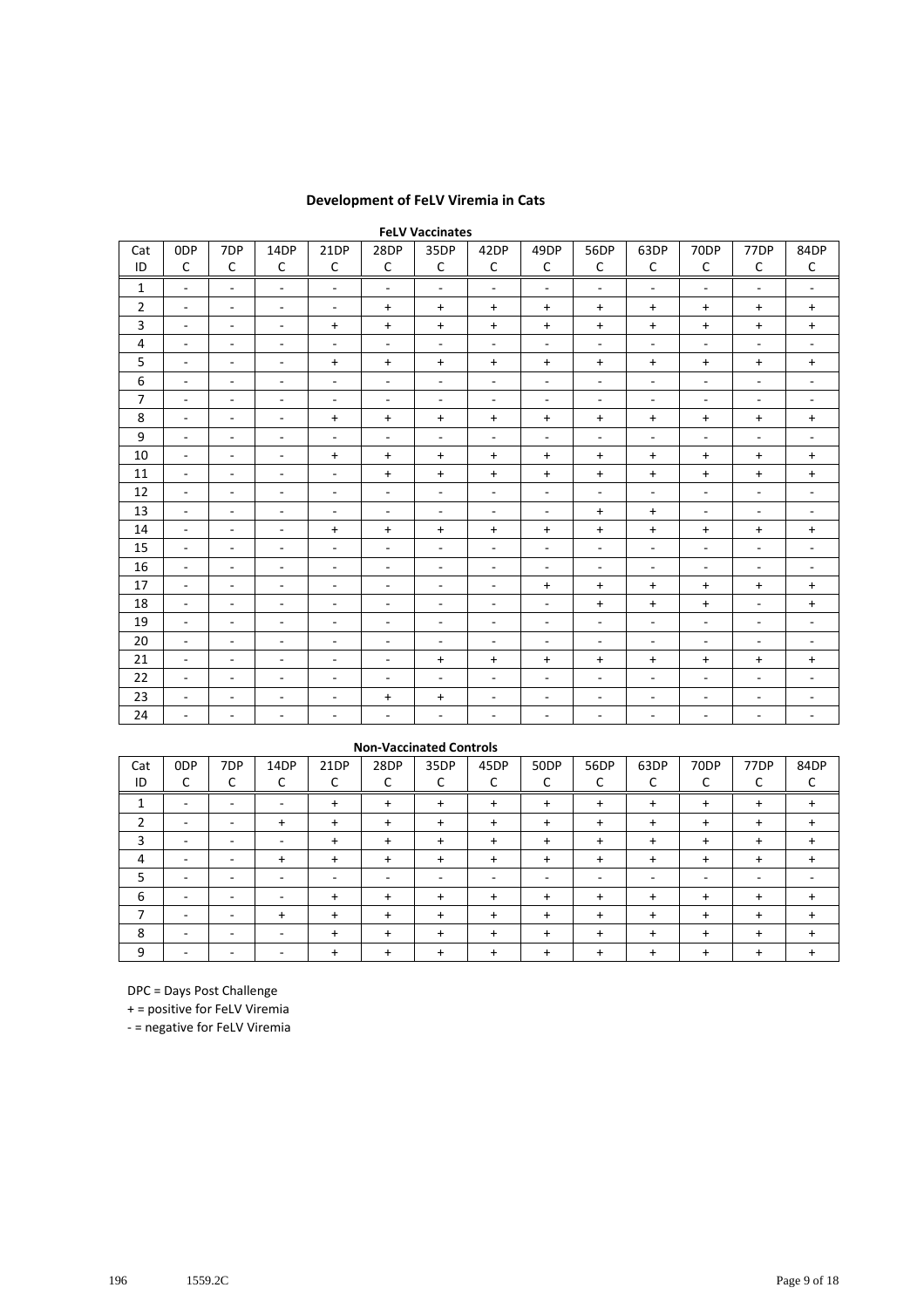| <b>Study Type</b>              | Efficacy                                                          |
|--------------------------------|-------------------------------------------------------------------|
| <b>Pertaining to</b>           | Feline Viral Rhinotracheitis (FVR)                                |
| <b>Study Purpose</b>           | To demonstrate effectiveness against FVR                          |
| <b>Product Administration</b>  | Two doses administered 21 days apart subcutaneously (SC)          |
| <b>Study Animals</b>           | Forty-two (42) cats, 8 weeks of age. Cats were randomized into    |
|                                | two vaccinated groups of 22 and 10 cats, respectively, and one    |
|                                | group of 10 non-vaccinated controls.                              |
| <b>Challenge Description</b>   | 21 days post second vaccination all cats were challenged with     |
|                                | FVR virus.                                                        |
| <b>Interval observed after</b> | Rectal temperatures and clinical signs were observed daily for 14 |
| challenge                      | days post challenge.                                              |
| <b>Results</b>                 | Vaccinates and controls were evaluated per the criteria in 9 CFR  |
|                                | $113.315(c)(3)$ .                                                 |
|                                | A significant difference in clinical signs was observed between   |
|                                | vaccinates and controls using a scoring sytem approved by         |
|                                | APHIS.                                                            |
|                                | Requirements of 113.315.(3) were met.                             |
|                                | Raw Data:                                                         |
|                                | Data tables are appended to the end of the summary.               |
|                                |                                                                   |
|                                |                                                                   |
|                                |                                                                   |
|                                |                                                                   |
| <b>USDA Approval Date</b>      | July 1, 1999                                                      |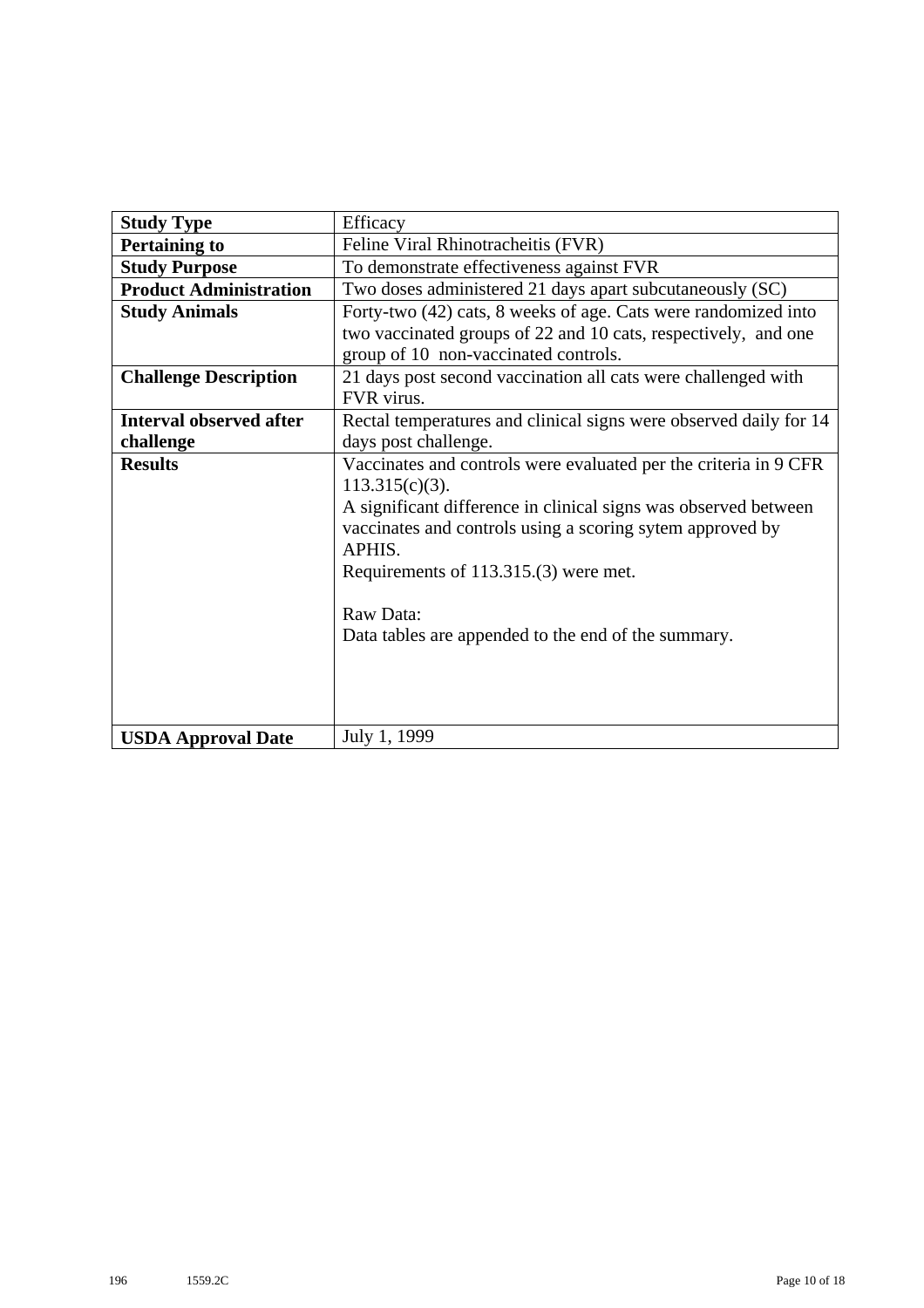|                                         |                                   | 14DPC        | Ę                | NMM          | <b>NSM</b>      | ÑЯ         |                 |            |            | <b>NSM</b> | МSМ          |                 | NMM             |            |            |   |            |              |             | <b>NSM</b> |            | <b>NSM</b>       | NSM, AN                 |                |                                                                                                             |
|-----------------------------------------|-----------------------------------|--------------|------------------|--------------|-----------------|------------|-----------------|------------|------------|------------|--------------|-----------------|-----------------|------------|------------|---|------------|--------------|-------------|------------|------------|------------------|-------------------------|----------------|-------------------------------------------------------------------------------------------------------------|
|                                         |                                   | <b>ISDPC</b> | 풂                | MSM          |                 | SN, NSM    | SN, NSM         | <b>NSM</b> | 줆          |            | <b>NSM</b>   |                 | SN, NSM         |            |            |   | 줅          | 중            |             |            | 룱          | 룲                | SN, NSM, AN             |                | Empty=no signs observed                                                                                     |
|                                         |                                   | 12DPC        | NSM,AN           |              |                 | SN, NSM    | OSM, NSM        |            | SN, NSM    | MSM        | <b>NSM</b>   |                 | <b>NSM</b>      | <b>OSM</b> |            |   |            | SN, OMM, NSM |             | MSM        |            | <b>NSM</b>       | SN, OMM, NMM, AN        |                |                                                                                                             |
|                                         |                                   | <b>TIDEC</b> | OSM, NSM, AN     | NSM, AN      |                 | SN, NSM    | <b>DSM, NSM</b> |            | <b>NSM</b> | NSM        | <b>NSM</b>   | <b>NSM</b>      | <b>NSM</b>      | <b>NSM</b> |            |   | MSM        | MSM          |             | ÑЯ         |            | <b>NSM</b>       | SN, OMM, NMM, AN        | ÑЯ             |                                                                                                             |
|                                         |                                   | <b>10DPC</b> | SN, OSM, NSM, AN | NSM, AN      | <b>NSM</b>      | <b>NSM</b> |                 |            | 룲          | MSM        |              | OSM, NMM        | <b>NSM</b>      | <b>NSM</b> |            |   | MSM        | SN, NSM      |             | š          | <b>NSM</b> | NSM, AN          | SN, OSD, NSD, AN        | NSM, AN        | <b>BR-Open Mouth Breathing</b><br>D-Depression<br>CO-Coughing                                               |
|                                         |                                   | <b>SIDEC</b> | NSM, AN          | OSM, NMM, AN | <b>NSM</b>      | SN, NSM    |                 | 줆          |            | SN, NSM    | NSM, AN      | SN, OSM         | <b>NSM</b>      |            |            |   | 줆          |              |             | <b>NSM</b> | NSM        | NSM, AN          | SN, DH, OSM, NSM, AN    | ⋛              | DH-Dehydration<br>AN-Anorexia<br>DY-Snuffing<br>SN-Sneezing                                                 |
| FVR Post challenge Daily Clinical Signs | Group <sub>1</sub><br>Vaccinates- | <b>SIDPC</b> | SN, AN           | OMM, NMM, AN | OSM, NSM        | <b>NSM</b> | <b>OSM</b>      |            | <b>NSM</b> | ₹          | Ę            | <b>OSM, NSM</b> | <b>NSM</b>      | <b>NSM</b> |            |   | NSМ        |              | Ę           | SN, NSM    |            | Ę                | OSM, NMM, AN            | NSM, AN        |                                                                                                             |
|                                         |                                   | <b>TDPC</b>  | SN, NSM, AN      | OSM, NSM, AN | <b>OSM, NSM</b> | SN, NSM    |                 | <b>NSM</b> |            | 룲          | SN, OSM, NSM | <b>OSM</b>      | š               | SN, OSM    | <b>NSM</b> | 줆 | <b>OSM</b> | SN, NSM      | SN, NSM, AN | <b>NSM</b> |            | SN, OSM, NSM, AN | OSM, NSM, AN            | SN, NSM, AN    | NMD-Moderate Mucoid<br>NSD-Moderate Serous<br>NMM-Mild Mucoid<br>NSM - Mild Serous<br>Nasal Discharge       |
|                                         |                                   | 6DPC         | SN, DH, AN       | SN, DH, AN   |                 | š          | <b>NSO</b>      |            |            | SN,DY      | 룲            | <b>OSM</b>      | ă               | <b>OSM</b> |            |   | <b>OSM</b> | SN,DY        | ₹           |            | 중          | Ę                | SN, OSM, AN             |                |                                                                                                             |
|                                         |                                   | SDPC         | DH, NSM, AN      | D, DH, NSM   | <b>OSM</b>      |            |                 | 품          | SN, OSM    |            |              |                 | <b>OSM, NSM</b> | <b>OSM</b> |            |   |            | SN, OSM      | Ę           |            |            | ξ                | SN, DH, AN              |                | OMD-Moderate Mucoid<br>OSD-Moderate serous<br><b>OMM-Mild Mucoid</b><br>OSM-Mild serous<br>Ocular Discharge |
|                                         |                                   | 4DPC         | D,DH,DY          | OSM, NSM     |                 |            |                 | 줆          |            | SN,DY      |              |                 | <b>OSM</b>      |            |            |   |            | 중            | 줅           |            |            |                  | SN, AN                  |                |                                                                                                             |
|                                         |                                   | <b>SDPC</b>  | 줆                | ٥            |                 |            |                 |            | 줅          |            |              |                 |                 | 룱          |            |   |            | 줆            |             |            |            |                  |                         |                |                                                                                                             |
|                                         |                                   | 2DPC         |                  |              |                 |            |                 |            |            |            |              |                 |                 |            |            |   |            |              |             |            |            |                  |                         |                |                                                                                                             |
|                                         |                                   | <b>IDPC</b>  |                  | ٥            |                 |            |                 |            |            |            |              |                 |                 |            |            |   |            |              |             |            |            |                  |                         |                |                                                                                                             |
|                                         |                                   | ODPC         |                  |              |                 |            |                 |            |            |            |              |                 |                 |            |            |   |            |              |             |            |            |                  |                         |                |                                                                                                             |
|                                         |                                   | $Cat$ ID     | н                | 2            | m               | 4          | Lņ,             | G          | N          | œ          | G)           | å               | 븝               | a          | a          | 봌 | H          | ٩            | Ħ           | 윾          | a          | 20               | $\overline{\mathbf{z}}$ | $\overline{2}$ |                                                                                                             |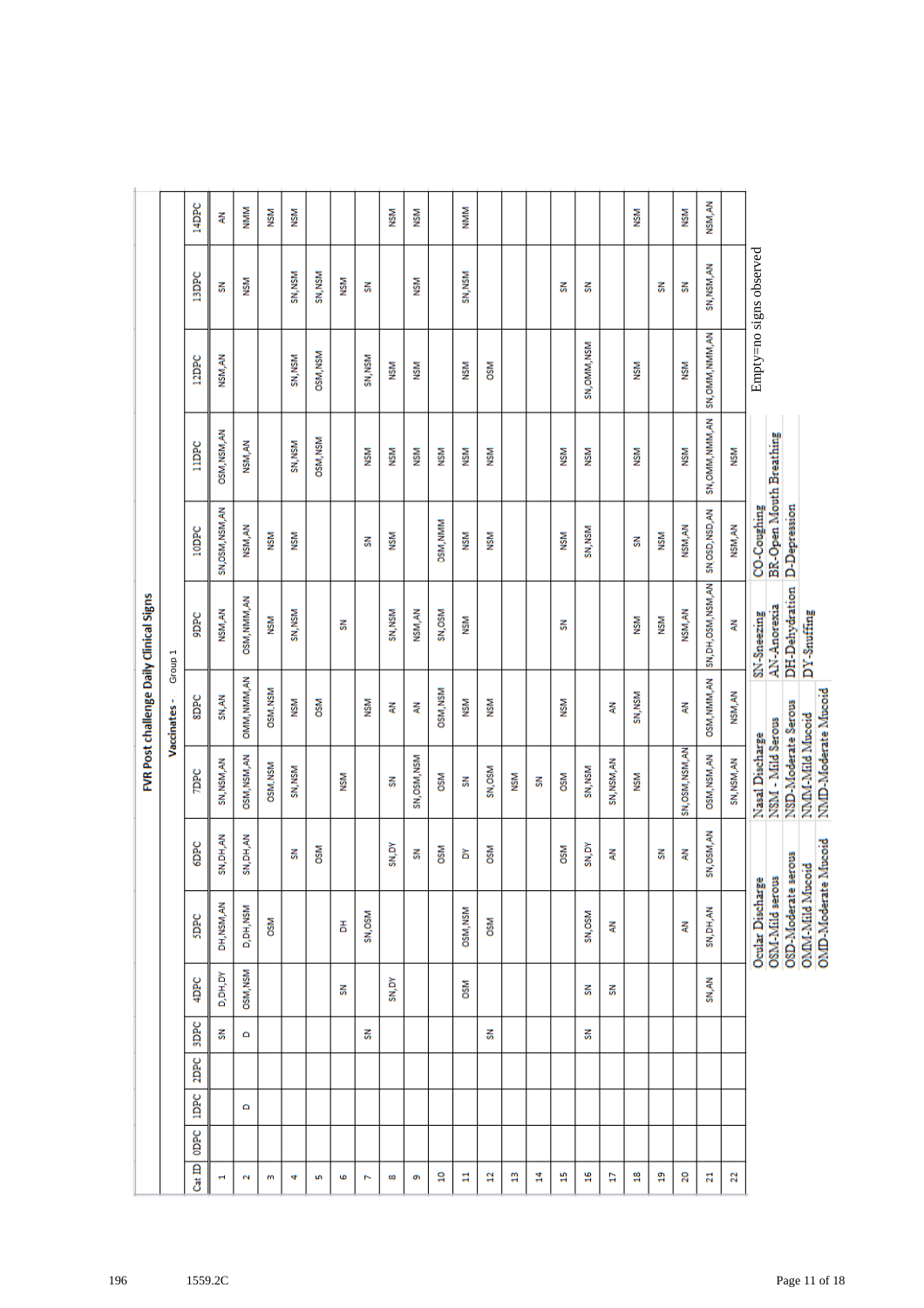|                |             |      |             |            |                  |             |                  |                                   | FVR Post challenge Daily Clinical Signs |                  |                 |                 |                         |              |
|----------------|-------------|------|-------------|------------|------------------|-------------|------------------|-----------------------------------|-----------------------------------------|------------------|-----------------|-----------------|-------------------------|--------------|
|                |             |      |             |            |                  |             |                  | Vaccinates-                       | Group <sub>2</sub>                      |                  |                 |                 |                         |              |
| ODPC<br>Cat ID | <b>IDPC</b> | 2DPC | <b>SDPC</b> | 4DPC       | SDPC             | 6DPC        | <b>TDPC</b>      | <b>SIDPC</b>                      | <b>Sudd</b>                             | <b>10DPC</b>     | lippc           | 12DPC           | <b>13DPC</b>            | 14DPC        |
| ÷              |             |      |             | 롦          |                  |             | NSM              | SN, NSM                           | <b>NMM</b>                              | Ę                | <b>NSM</b>      | SN, NSM         | SN, NSM                 |              |
| N              |             |      | 룷           | SN,CO,OSM  | SN, OSM, BR      | SN, OSM     | SN, OSM, NSM     | SN, OSM, NSM                      | SN, OSM, NSM                            | SN, OSM          | <b>OSM</b>      | SN, OSM         |                         |              |
| m              |             |      |             |            | <b>OSM</b>       | <b>OSM</b>  | <b>DSM</b>       | SN, NSM                           | SN, OSM, NSM                            | <b>NSM</b>       | <b>OSM, NSM</b> |                 | <b>NSM</b>              |              |
| 4              |             |      |             | <b>OSM</b> |                  | <b>OSM</b>  | SN, NSM          |                                   | SN, NSM                                 | <b>NSM</b>       |                 |                 | š                       | <b>NIMIM</b> |
| un,            |             |      |             |            | <b>NSO</b>       | <b>NSM</b>  | š                | SN, NSM                           | NSM.AN                                  | SN, OSM          | <b>OSM</b>      | SN, OSM         | š                       |              |
| Ф              |             |      |             | SN, OSM    |                  |             | SN, NSM          | <b>NSM</b>                        | <b>NSM</b>                              | SN, OSM          | 룲               | <b>NSM</b>      | 룷                       |              |
| N              |             |      | ۵           |            |                  |             |                  |                                   |                                         |                  |                 |                 |                         |              |
| 8              |             |      | 중           | SN, OSM    | Ę                | š           | NSM, AN          | OSM, NSM, AN                      | NMM <sub>,</sub> AN                     | NMM, AN          | NMM, AN         |                 | š                       | Ę            |
| Ø)             |             |      | 룷           | SN, OSM    | SN, OSM          | 롦           | SN, OSM, NSM     | <b>NSM</b>                        | š                                       | SN, OSM          | š               | SN, NSM         | š                       |              |
| ខ្ព            |             |      |             | DY, OSM    |                  |             | SN, OSM, NSM, AN | OSM, NMM, AN                      | SN, NMM                                 | <b>OSM, NSM</b>  | <b>NSM</b>      | <b>NSM</b>      | SN, NSM                 | <b>NSM</b>   |
|                |             |      |             |            |                  |             |                  |                                   |                                         |                  |                 |                 |                         |              |
|                |             |      |             |            |                  |             |                  | Non-Vaccinated Controls           |                                         |                  |                 |                 |                         |              |
| ODPC<br>Cat ID | <b>IDPC</b> | 2DPC | <b>SDPC</b> | 4DPC       | SDPC             | 6DPC        | <b>TDPC</b>      | <b>SDPC</b>                       | <b>SudG</b>                             | 10DPC            | <b>TIDPC</b>    | 12DPC           | 13DPC                   | 14DPC        |
| H              |             |      |             |            | SN, D, OSM       | š           | SN, OSM, NSM     | <b>NSM</b>                        | SN, NSM                                 |                  | SN, NSM         | <b>NSM</b>      |                         |              |
| N              |             |      |             |            | <b>OSM</b>       | SN, AN      | SN, NSM, AN      | <b>DSM,AN</b>                     | DH, OMM, NMM, AN                        | SN, OMM, NMM, AN | OMM, NMM, AN    | OMM, NMM, AN    | SN, OMM, NMM, AN        | NSM, AN      |
| m              |             |      |             | 룲          | DH, OSM          |             | NSM, AN          | SN, D, DY, OSM, AN                | SN, OSM, NSM, AN                        | OMM, AN          | <b>DMM,AN</b>   | <b>DISM, AN</b> | š                       | Ę            |
| 4              |             |      |             | <b>OSM</b> | <b>DSM</b>       | <b>OSM</b>  | <b>DSM</b>       | OSM, NSM, AN                      | SN, OSM, AN                             | <b>DSM</b>       | <b>DSM</b>      | <b>NSM</b>      |                         |              |
| ιñ,            | Ę           |      |             |            | SN, OSM, AN      | <b>OSM</b>  | SN, OSM, NSM     | NSM, AN                           | NSM, AN                                 | SN, AN           | NSM, AN         | NSM, AN         | SN, NSM, AN             | NSM, AN      |
| Ф              |             |      | 중           | SN,CO      | SN, OSM          | š           | š                | SN, NSM                           | NSM                                     | SN, NSM          |                 | SN, NSM         | SN, NSM                 |              |
| N              |             |      | 중           | ă          | š                | SN, OSM     | SN, AN           | SN, OSM, AN                       | SN, NSM, AN                             | SN, AN           | š               | š               |                         |              |
| œ              |             |      | 중           |            | SN, NSM          |             | š                | DY, NSM                           | SN, OSM                                 |                  |                 | š               | <b>NSM</b>              |              |
| Ō,             |             |      |             |            |                  |             | SN, OSM          | NSM                               | <b>DSM</b>                              | SN, NSM          | <b>NSM</b>      | ÑЯ              | SN, NSM                 |              |
| ទួ             |             |      |             | SN,DY      | SN, OSM, BR, AN  | SN, OSM, AN |                  | SN, OSM, NSM, AN DY, OSM, NSM, AN | SN, OSM, NSM, AN                        | OSM, NSM, AN     | OSM, NSM, AN    | š               | š                       | Ę            |
|                |             |      |             |            | Ocular Discharge |             | Nasal Discharge  |                                   | SN-Sneezing                             | CO-Coughing      |                 |                 | Empty=no signs observed |              |

| Ocular Discharge    | Vasal Discharge                                 | N-Sneezing  | <b>CO-Coughing</b>      | Empty=no |
|---------------------|-------------------------------------------------|-------------|-------------------------|----------|
| OSM-Mild serous     | NSM - Mild Serous                               | AN Anorexia | BR-Open Mouth Breathing |          |
| OSD-Moderate serous | NSD-Moderate Serous DH-Dehydration D-Depression |             |                         |          |
| OMIM-Mild Mucoid    | NMM-Mild Mucoid                                 | DY-Snuffing |                         |          |
|                     | OMD-Moderate Mucoid NMD-Moderate Mucoid         |             |                         |          |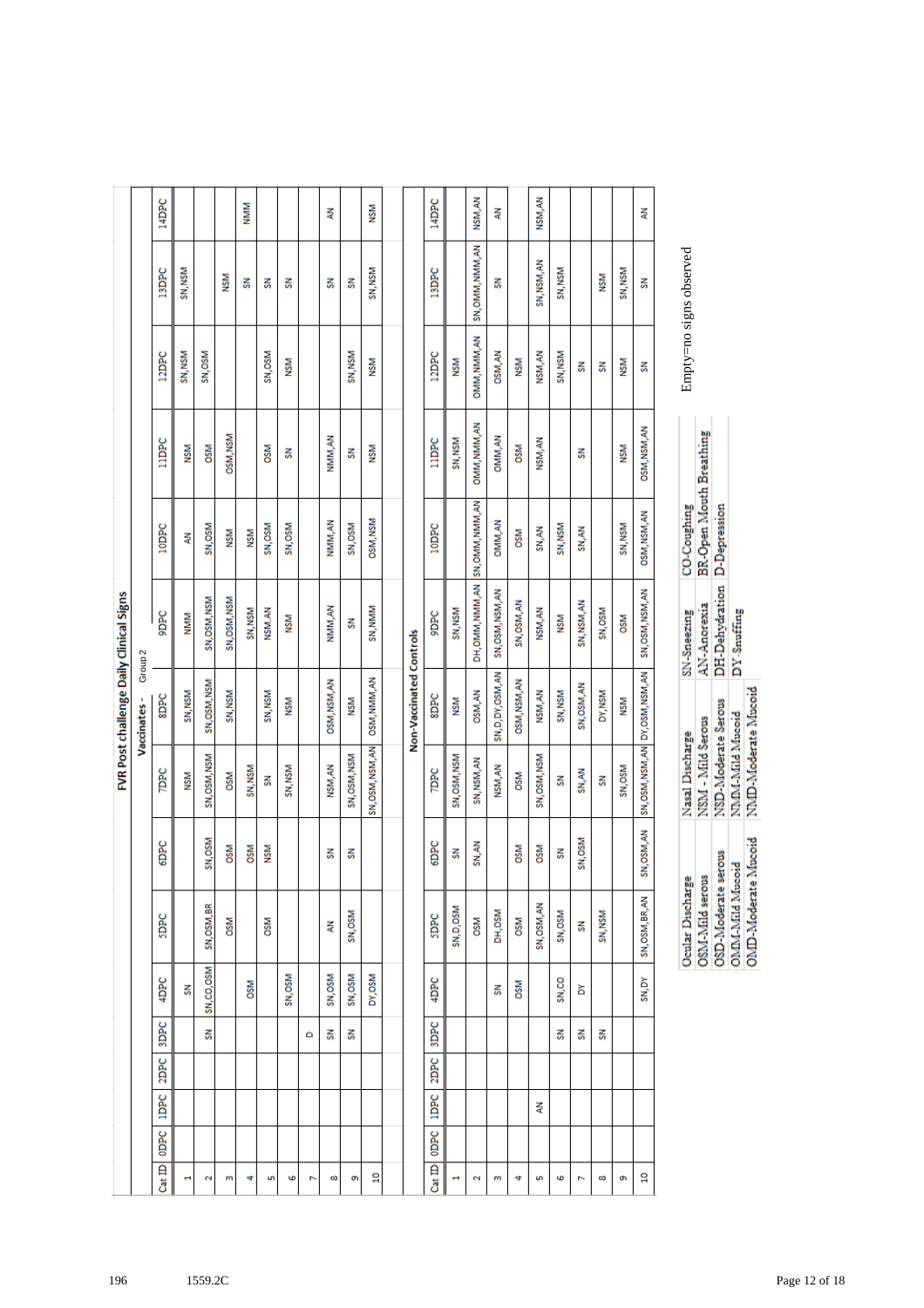|                                                |                    | 14DPC       | 100.0          | 101.0  | 101.2 | 101.9 | 101.0 | 101.3 | 100.9 | 102.0    | 100.5 | 100.3          | 100.7           | 101.4           | 101.0 | 101.7          | 100.4 | 101.1 | 100.3          | 100.8         | 101.9          | 101.3 | 99.9            | 100.2 |
|------------------------------------------------|--------------------|-------------|----------------|--------|-------|-------|-------|-------|-------|----------|-------|----------------|-----------------|-----------------|-------|----------------|-------|-------|----------------|---------------|----------------|-------|-----------------|-------|
|                                                |                    | 13DPC       | 101.7          | 101.3  | 100.7 | 101.7 | 102.2 | 101.9 | 102.1 | 101.7    | 100.7 | 101.7          | 101.2           | 101.7           | 101.4 | 101.5          | 101.0 | 101.1 | 100.0          | 100.1         | 102.3          | 101.3 | 100.7           | 101.4 |
|                                                |                    | 12DPC       | 101.5          | 101.7  | 100.6 | 102.1 | 101.2 | 102.3 | 101.9 | 100.8    | 101.2 | 101.2          | 101.3           | 101.8           | 101.0 | 101.8          | 100.9 | 101.7 | 101.4          | 101.4         | 102.1          | 102.2 | 100.7           | 101.3 |
|                                                |                    | 11DPC       | 101.5          | 101.1  | 101.2 | 101.1 | 102.1 | 101.7 | 100.9 | 101.5    | 100.0 | 101.8          | 101.5           | 101.8           | 101.0 | 100.9          | 101.4 | 102.3 | 100.6          | 101.1         | 101.9          | 102.4 | 100.8           | 100.5 |
|                                                |                    | 10DPC       | 101.2          | 101.7  | 101.4 | 102.0 | 102.2 | 102.0 | 102.4 | 101.2    | 100.6 | 101.7          | 100.4           | 101.7           | 101.2 | 102.2          | 100.8 | 101.5 | 101.0          | 101.5         | 102.6          | 103.1 | 101.4           | 101.1 |
| FVR Post challenge Daily Body Temperature (°F) |                    | <b>JAGG</b> | 101.4          | 101.1  | 100.5 | 102.3 | 102.4 | 101.5 | 101.4 | 100.0    | 99.9  | 101.5          | 100.6           | 101.4           | 100.7 | 100.8          | 100.1 | 101.3 | 100.9          | 101.3         | 102.6          | 102.4 | 101.7           | 101.2 |
|                                                |                    | SDPC        | 100.3          | 101.4  | 100.0 | 102.4 | 102.5 | 100.7 | 101.4 | 100.4    | 100.0 | 101.2          | 100.7           | 101.3           | 101.3 | 100.7          | 100.6 | 101.7 | 101.1          | 101.3         | 102.5          | 102.5 | 102.5           | 101.2 |
|                                                | Group <sup>-</sup> | <b>JOBC</b> | 101.1          | 101.5  | 101.1 | 102.3 | 101.5 | 101.2 | 102.4 | 100.3    | 100.4 | 100.7          | 101.7           | 101.2           | 100.1 | 100.9          | 100.8 | 101.7 | 100.8          | 101.2         | 102.8          | 102.4 | 102.2           | 101.9 |
|                                                | Vaccinates-        | 6DPC        | 101.2          | 101.3  | 101.2 | 101.3 | 100.8 | 101.1 | 101.6 | 100.2    | 101.2 | 101.8          | 101.3           | 100.6           | 101.3 | 101.8          | 100.8 | 101.2 | 101.2          | 101.1         | 101.5          | 101.7 | 101.9           | 101.0 |
|                                                |                    | SDPC        | 101.6          | 101.3  | 103.6 | 101.2 | 102.9 | 101.4 | 102.3 | 100.6    | 101.4 | 101.5          | 101.0           | 101.8           | 100.8 | 102.2          | 102.0 | 102.8 | 101.9          | 100.4         | 103.1          | 102.1 | 101.8           | 101.2 |
|                                                |                    | 4DPC        | 103.4          | 104.7  | 101.4 | 101.5 | 100.5 | 104.7 | 101.7 | 103.4    | 104.6 | 104.4          | 103.8           | 101.9           | 100.8 | 101.3          | 101.3 | 101.8 | 102.9          | 102.1         | 103.8          | 101.8 | 104.1           | 103.3 |
|                                                |                    | 3DPC        | 100.0          | 100.9  | 100.3 | 100.6 | 100.8 | 101.0 | 100.4 | 100.8    | 101.3 | 101.1          | 101.3           | 100.0           | 100.1 | 100.2          | 100.9 | 101.1 | 101.5          | 101.3         | 101.1          | 101.5 | 101.7           | 100.7 |
|                                                |                    | 2DPC        | 101.1          | 100.9  | 100.7 | 101.3 | 100.9 | 101.0 | 100.7 | 100.7    | 100.8 | 101.3          | 101.0           | 101.0           | 100.3 | 100.4          | 101.0 | 101.5 | 100.9          | 101.1         | 100.8          | 101.0 | 100.5           | 101.1 |
|                                                |                    | <b>IDPC</b> | 100.0          | 100.8  | 100.8 | 100.3 | 101.2 | 100.9 | 101.2 | 100.3    | 100.8 | 100.6          | 100.1           | 100.4           | 99.9  | 100.5          | 101.0 | 101.1 | 100.8          | 100.5         | 100.4          | 101.1 | 100.0           | 101.2 |
|                                                |                    | <b>ODPC</b> | 100.4          | 101.6  | 100.8 | 101.3 | 100.2 | 101.4 | 100.6 | 100.9    | 101.4 | 101.2          | 100.9           | 100.9           | 100.6 | 100.0          | 101.5 | 101.2 | 101.2          | 100.8         | 100.8          | 101.2 | 100.3           | 100.6 |
|                                                |                    | $Cat$ ID    | $\overline{ }$ | $\sim$ | S     | 4     | Б     | 6     | L     | $\infty$ | თ     | $\overline{a}$ | $\overline{11}$ | $\overline{12}$ | 13    | $\overline{1}$ | 15    | 16    | $\overline{1}$ | $\frac{8}{2}$ | $\overline{c}$ | 20    | $\overline{21}$ | 22    |

| ī                                                                        |
|--------------------------------------------------------------------------|
|                                                                          |
| i<br>Q<br>è                                                              |
| $\frac{1}{2}$<br>١<br>֧֦֦֦֦֦֦֧֦֦֧֦֧֦֧֦֧֦֝֝֝֝֝֝֬֝֟֓֟<br>ن<br>P<br>P<br>٦. |
| י<br>נ                                                                   |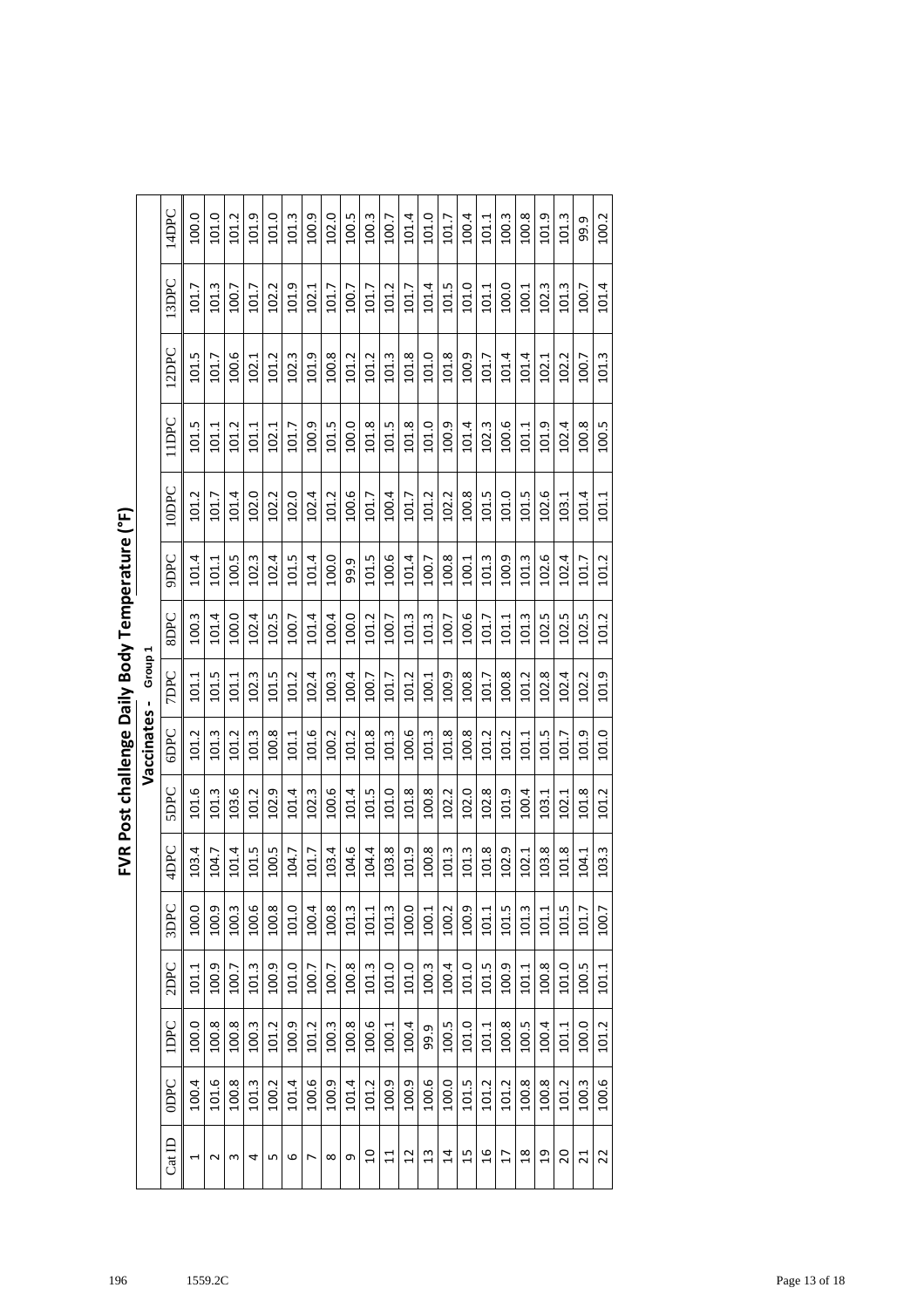|                      | 14DPC       | 100.0 | 101.0 | 101.1 | 101.6 | 100.6 | 101.5 | 100.2 | 101.7 | 101.8 | 100.4 |
|----------------------|-------------|-------|-------|-------|-------|-------|-------|-------|-------|-------|-------|
|                      | 13DPC       | 101.5 | 100.7 | 102.5 | 102.7 | 100.8 | 100.6 | 100.4 | 101.8 | 101.6 | 100.8 |
|                      | 12DPC       | 101.4 | 101.8 | 102.0 | 100.0 | 101.9 | 101.3 | 100.6 | 101.6 | 102.8 | 101.9 |
|                      | <b>UDPC</b> | 101.2 | 101.5 | 102.5 | 101.9 | 101.6 | 101.1 | 100.6 | 102.6 | 102.6 | 101.5 |
|                      | ODPC        | 101.3 | 101.3 | 102.7 | 102.1 | 101.5 | 102.3 | 101.2 | 102.3 | 102.2 | 101.5 |
|                      | <b>JAGG</b> | 101.6 | 101.1 | 102.2 | 101.9 | 101.6 | 101.3 | 101.0 | 101.4 | 102.6 | 101.3 |
|                      | <b>SDPC</b> | 101.5 | 101.1 | 102.4 | 101.7 | 101.7 | 100.6 | 100.4 | 102.3 | 102.5 | 102.4 |
| Vaccinates - Group 2 | <b>7DPC</b> | 100.7 | 101.2 | 102.0 | 101.9 | 101.7 | 102.2 | 101.2 | 102.5 | 102.1 | 102.6 |
| ,                    | <b>GDPC</b> | 100.2 | 101.6 | 100.9 | 100.2 | 101.2 | 101.9 | 101.0 | 102.2 | 102.7 | 102.0 |
|                      | <b>SDPC</b> | 101.3 | 101.2 | 101.8 | 101.5 | 101.4 | 102.7 | 102.2 | 101.7 | 103.2 | 101.9 |
|                      | 4DPC        | 101.7 | 101.7 | 101.6 | 102.7 | 102.0 | 104.6 | 101.4 | 103.1 | 102.8 | 102.9 |
|                      | 3DPC        | 100.7 | 100.7 | 101.9 | 100.4 | 100.3 | 100.7 | 100.7 | 101.1 | 100.5 | 102.5 |
|                      | 2DPC        | 100.4 | 100.6 | 100.8 | 100.7 | 101.0 | 101.5 | 101.3 | 101.1 | 101.6 | 100.7 |
|                      | IDPC        | 101.1 | 101.0 | 101.4 | 100.2 | 100.1 | 100.9 | 100.1 | 100.6 | 101.3 | 100.6 |
|                      | ODPC        | 100.0 | 100.8 | 100.6 | 100.9 | 100.4 | 101.7 | 100.7 | 100.7 | 101.8 | 100.6 |
|                      | $Cat$ ID    |       |       |       | 4     | Щ     | 6     |       | ∞     | Ō     | $\Xi$ |

| ì         |
|-----------|
| i         |
|           |
| Nils<br>C |
| D         |
|           |
| í<br>Č    |

|                         | 14DPC       | 100.8 | 100.0 | 101.7 | 101.1 | 100.6 | 101.0 | 100.5 | 101.7 | 100.0 | 100.0          |
|-------------------------|-------------|-------|-------|-------|-------|-------|-------|-------|-------|-------|----------------|
|                         | 13DPC       | 100.0 | 102.2 | 101.9 | 101.2 | 100.8 | 100.5 | 100.0 | 100.6 | 101.1 | 100.9          |
|                         | 12DPC       | 101.8 | 101.2 | 101.3 | 101.4 | 102.4 | 102.2 | 101.7 | 101.8 | 101.4 | 100.7          |
|                         | <b>UDPC</b> | 101.7 | 102.5 | 100.5 | 101.6 | 101.4 | 101.0 | 101.8 | 101.9 | 101.5 | 100.8          |
|                         | 10DPC       | 101.3 | 102.5 | 101.6 | 101.1 | 101.4 | 101.7 | 101.3 | 101.4 | 102.4 | 101.4          |
|                         | <b>JdG6</b> | 102.2 | 101.8 | 103.5 | 101.1 | 102.6 | 100.7 | 100.5 | 101.2 | 102.3 | 100.6          |
|                         | SDPC        | 101.4 | 103.2 | 103.5 | 102.7 | 101.5 | 103.4 | 103.0 | 102.4 | 101.8 | 102.0          |
| Non-Vaccinated Controls | <b>JOPC</b> | 105.0 | 102.3 | 101.8 | 102.0 | 104.7 | 103.6 | 102.0 | 102.4 | 105.5 | 102.2          |
|                         | 6DPC        | 102.0 | 101.2 | 101.2 | 104.0 | 101.0 | 102.6 | 102.8 | 103.9 | 101.2 | 104.3          |
|                         | SDPC        | 105.0 | 103.3 | 105.3 | 101.7 | 103.5 | 101.8 | 101.3 | 102.5 | 100.9 | 102.2          |
|                         | 4DPC        | 102.0 | 101.4 | 101.6 | 103.6 | 102.1 | 103.0 | 104.6 | 103.7 | 102.0 | 103.8          |
|                         | 3DPC        | 100.4 | 100.6 | 101.2 | 101.2 | 101.4 | 100.5 | 100.9 | 100.7 | 100.0 | 101.1          |
|                         | 2DPC        | 101.2 | 101.1 | 102.0 | 101.3 | 101.7 | 101.3 | 101.2 | 101.4 | 100.9 | 101.6          |
|                         | <b>UDPC</b> | 101.1 | 100.3 | 101.5 | 100.7 | 101.4 | 101.3 | 100.4 | 100.3 | 100.0 | 101.4          |
|                         | ODPC        | 100.7 | 101.0 | 101.3 | 101.5 | 102.1 | 101.6 | 101.3 | 101.1 | 100.5 | 101.5          |
|                         | Cat ID      |       |       | ξ     | 4     | ь     | 6     |       | ∞     | G     | $\overline{a}$ |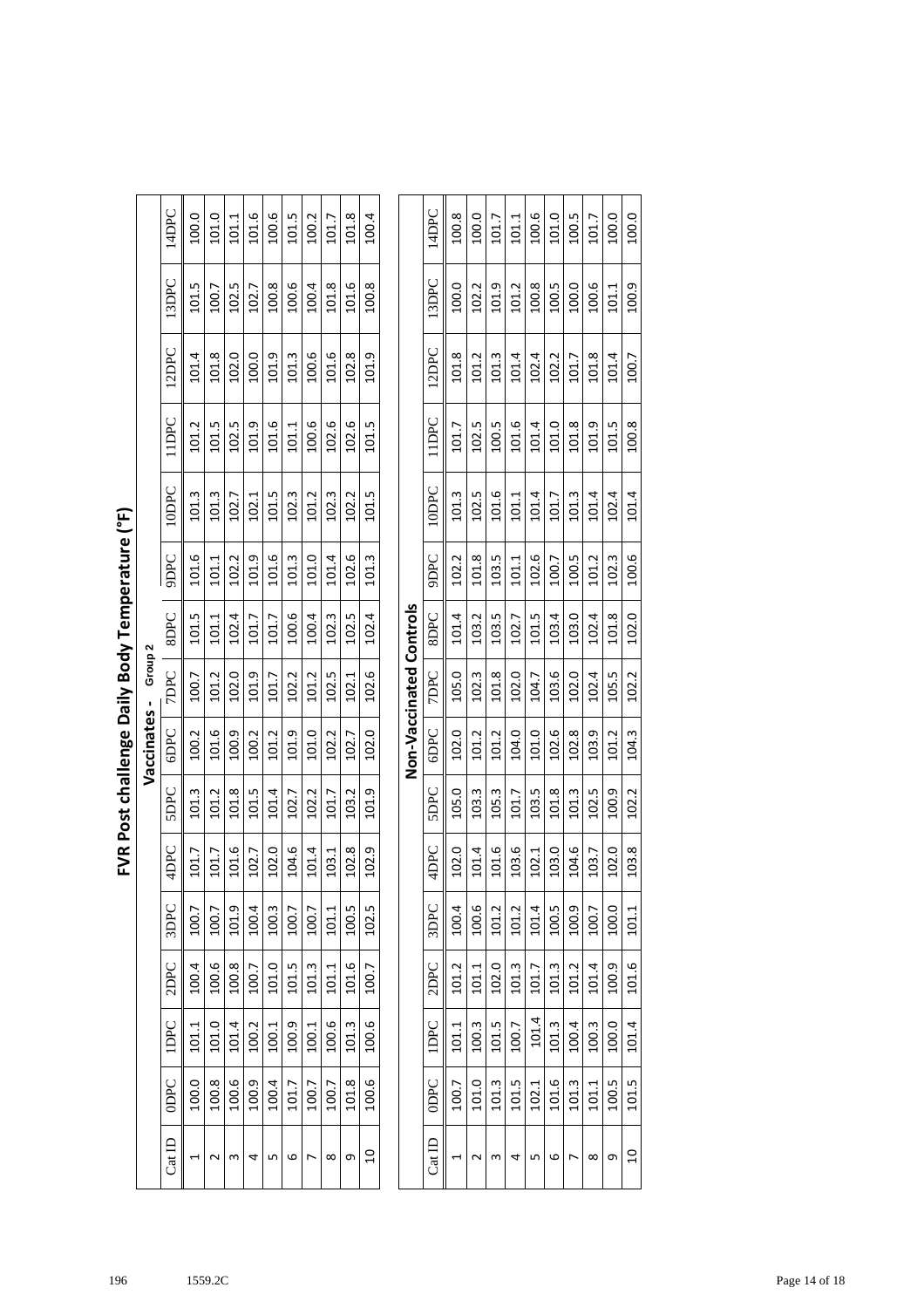| <b>Study Type</b>              | Efficacy                                                          |
|--------------------------------|-------------------------------------------------------------------|
| <b>Pertaining to</b>           | Feline Panleukopenia Virus (FPV)                                  |
| <b>Study Purpose</b>           | To demonstrate effectiveness against FPV                          |
| <b>Product Administration</b>  | Two doses administered 21 days apart subcutaneously (SC)          |
| <b>Study Animals</b>           | Thirty-three (33) cats 8 weeks of age. Cats were randomized into  |
|                                | one vaccinated group of 23 cats and one group of 10 non-          |
|                                | vaccinated controls.                                              |
| <b>Challenge Description</b>   | 85 days post second vaccination all cats were challenged with     |
|                                | virulent FPV.                                                     |
| <b>Interval observed after</b> | Rectal temperatures and clinical signs were observed daily for 14 |
| challenge                      | days post challenge.                                              |
| <b>Results</b>                 | Vaccinates and controls were evaluated for leukopenia (defined    |
|                                | as a $\geq$ 50% decrease in white blood cells from pre-challenge  |
|                                | levels).                                                          |
|                                |                                                                   |
|                                | Positive for Leukopenia:                                          |
|                                | Vaccinates: $0/0$ (0%) positive                                   |
|                                | Controls: 9/10 (90%) positive                                     |
|                                |                                                                   |
|                                |                                                                   |
|                                |                                                                   |
|                                |                                                                   |
|                                | Raw Data:                                                         |
|                                | Data tables are appended to the end of the summary.               |
|                                |                                                                   |
| <b>USDA Approval Date</b>      | June 30, 1999                                                     |
|                                |                                                                   |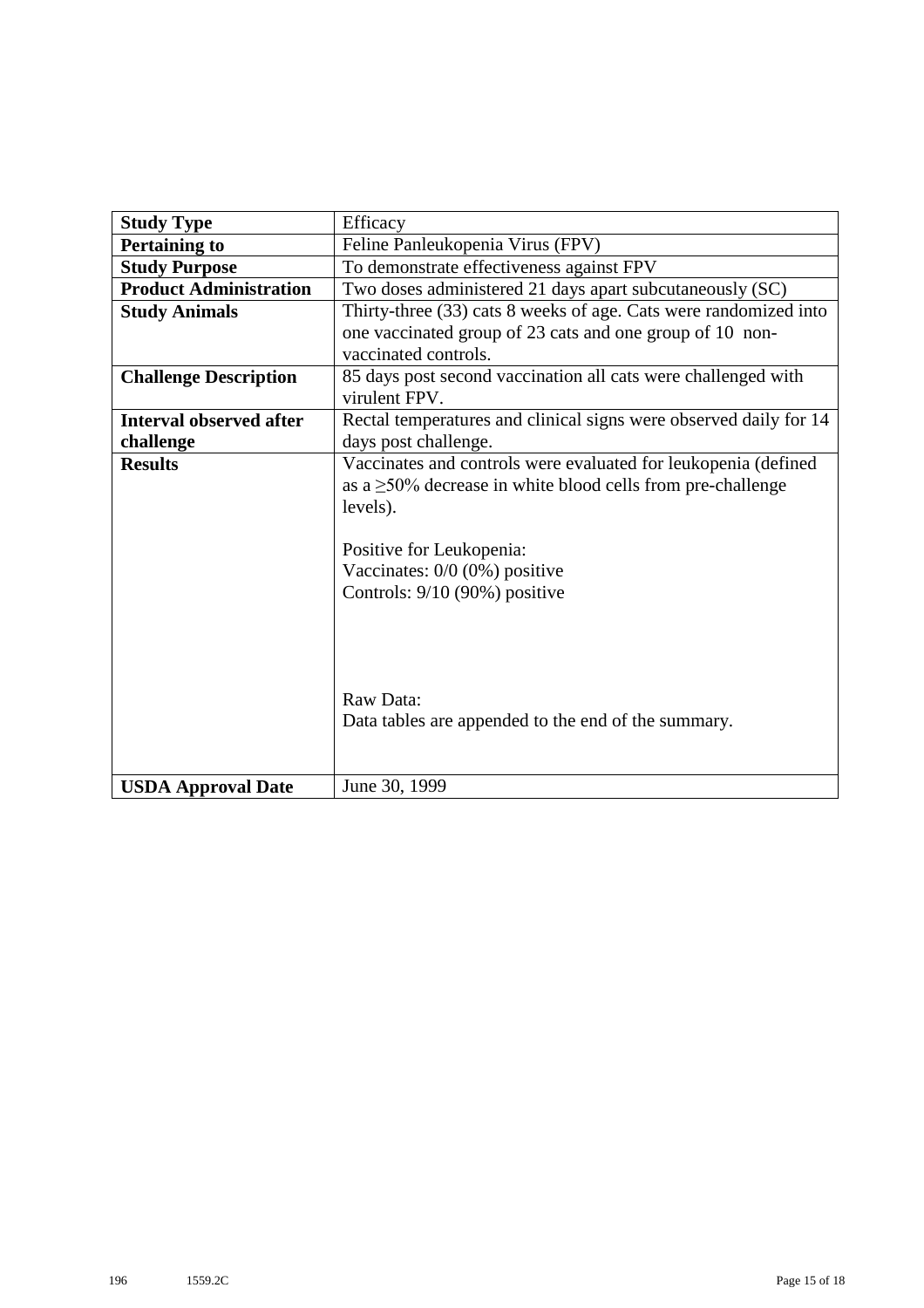| Cat ID       | Baseline Avg. | 2DPC  | 4DPC | 6DPC | 8DPC  | 10DPC |
|--------------|---------------|-------|------|------|-------|-------|
| $\mathbf{1}$ | 18938         | 10890 | 8800 | 8360 | 7425  | 7810  |
| 2            | 11713         | 9405  | 6930 | 4125 | 5280  | 7865  |
| 3            | 12962         | 9735  | 4656 | 5610 | 3685  | 6325  |
| 4            | 11110         | 11000 | 4290 | 3630 | 4840  | 4510  |
| 5            | 12907         | 6105  | 4730 | 5555 | 6490  | 5005  |
| 6            | 15345         | 11440 | 3905 | 5280 | 9625  | 7425  |
| 7            | 14630         | 11550 | 5170 | 7095 | 7535  | 7920  |
| 8            | 13182         | 10945 | 5253 | 4565 | 8855  | 10340 |
| 9            | 12173         | 9240  | 7480 | 7810 | 8580  | 10120 |
| 10           | 12760         | 9405  | 8250 | 6050 | 15510 | 12045 |

**White Blood Cell Counts (counts/uL blood) Following FPV Challenge Non-Vaccinated Controls**

|        |               |       | <b>Vaccinates</b> |       |       |       |
|--------|---------------|-------|-------------------|-------|-------|-------|
| Cat ID | Baseline Avg. | 2DPC  | 4DPC              | 6DPC  | 8DPC  | 10DPC |
| 11     | 14777         | 12155 | 21725             | 19305 | 20845 | 18040 |
| 12     | 12888         | 12650 | 9295              | 13090 | 13970 | 13475 |
| 13     | 11293         | 9955  | 11825             | 14410 | 12375 | 10505 |
| 14     | 10102         | 9955  | 10945             | 11275 | 12980 | 10725 |
| 15     | 8855          | 7590  | 8250              | 11550 | 11165 | 9295  |
| 16     | 13475         | 11165 | 11495             | 10120 | 10890 | 13365 |
| 17     | 10560         | 7755  | 15180             | 10450 | 13090 | 10505 |
| 18     | 17600         | 16354 | 18755             | 23650 | 18810 | 13255 |
| 19     | 16262         | 13145 | 14190             | 15785 | 16500 | 15950 |
| 20     | 12797         | 9625  | 12375             | 16280 | 15345 | 11825 |
| 21     | 14758         | 11660 | 12430             | 11770 | 11660 | 12430 |
| 22     | 14080         | 10560 | 10285             | 13145 | 17765 | 20570 |
| 23     | 10908         | 8690  | 7370              | 9900  | 11935 | 7810  |
| 24     | 13548         | 10010 | 11770             | 15685 | 12870 | 12760 |
| 25     | 13237         | 10395 | 11495             | 13585 | 18700 | 10505 |
| 26     | 13640         | 12320 | 14080             | 16225 | 15840 | 13860 |
| 27     | 13182         | 10615 | 12925             | 12650 | 16885 | 11303 |
| 28     | 10102         | 8140  | 8525              | 9405  | 12595 | 11880 |
| 29     | 11807         | 9570  | 17160             | 14350 | 11770 | 14465 |
| 30     | 13787         | 9625  | 17050             | 13255 | 14740 | 11743 |
| 31     | 13732         | 12870 | 17160             | 15180 | 15620 | 10780 |
| 32     | 10835         | 9515  | 15840             | 8305  | 11220 | 9900  |
| 33     | 12357         | 8414  | 17380             | 10065 | 11055 | 10450 |

DPC = Days Post Challenge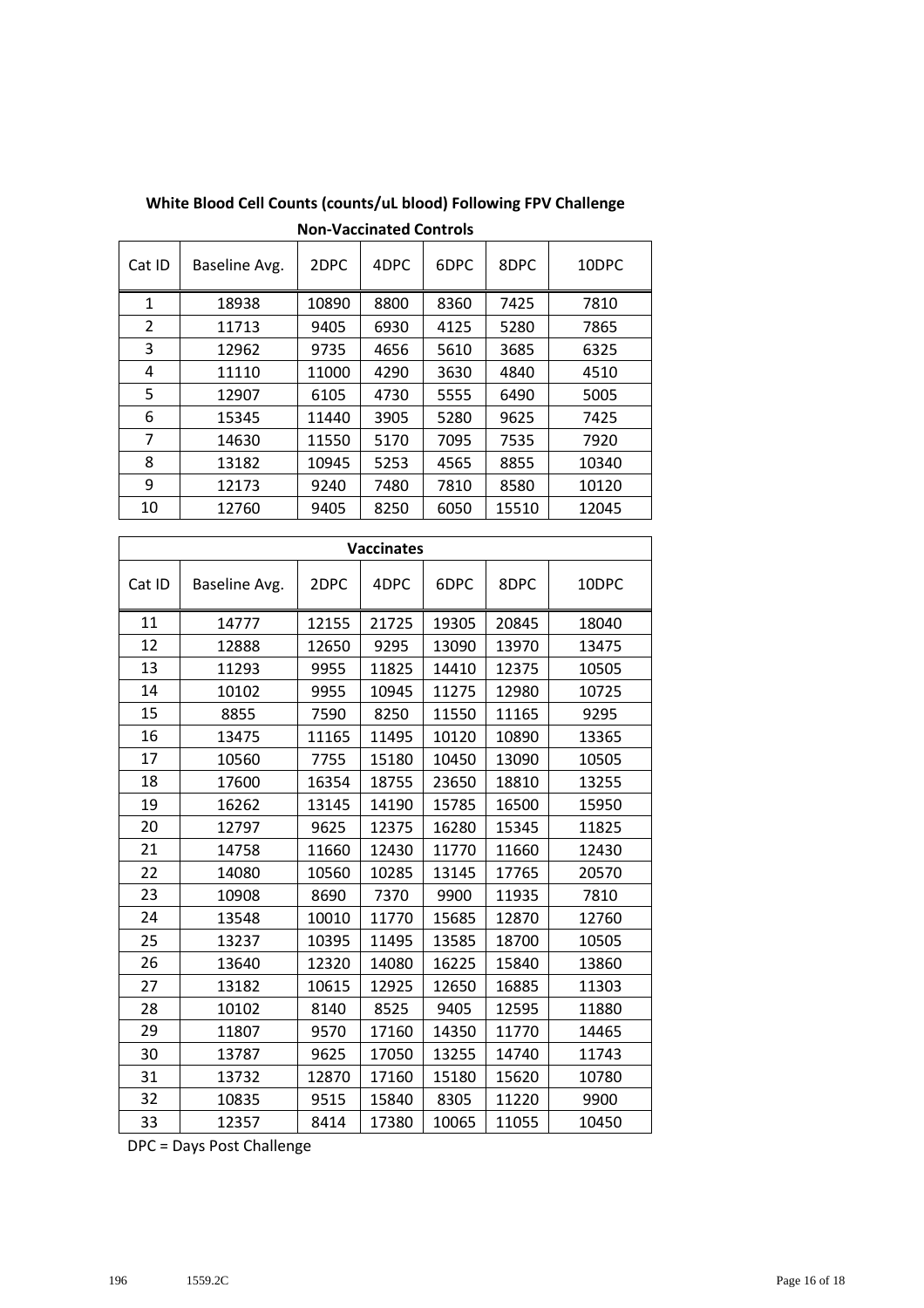| <b>Study Type</b>              | Safety                                                           |
|--------------------------------|------------------------------------------------------------------|
| <b>Pertaining to</b>           | All                                                              |
| <b>Study Purpose</b>           | Demonstrate safety of product under typical use conditions       |
| <b>Product Administration</b>  | A total of 716 cats, 282 eight weeks of age or younger and 434   |
|                                | greater than 8 weeks, were administered either one or two doses  |
|                                | of vaccine 3-4 weeks apart by the subcutaneous route. A total of |
|                                | 1386 doses were administered.                                    |
| <b>Study Animals</b>           | Privately owned and commercial catteries                         |
| <b>Challenge Description</b>   | NA                                                               |
| <b>Interval observed after</b> | Observed for 30 minutes after vaccination and then daily for 2   |
| challenge                      | weeks after each vaccination.                                    |
| <b>Results</b>                 | Frequency of events is appended to the end of this summary.      |
|                                |                                                                  |
|                                |                                                                  |
|                                |                                                                  |
|                                |                                                                  |
|                                |                                                                  |
|                                |                                                                  |
|                                |                                                                  |
|                                |                                                                  |
|                                |                                                                  |
|                                |                                                                  |
|                                |                                                                  |
|                                |                                                                  |
| <b>USDA Approval Date</b>      | October 29, 1998                                                 |